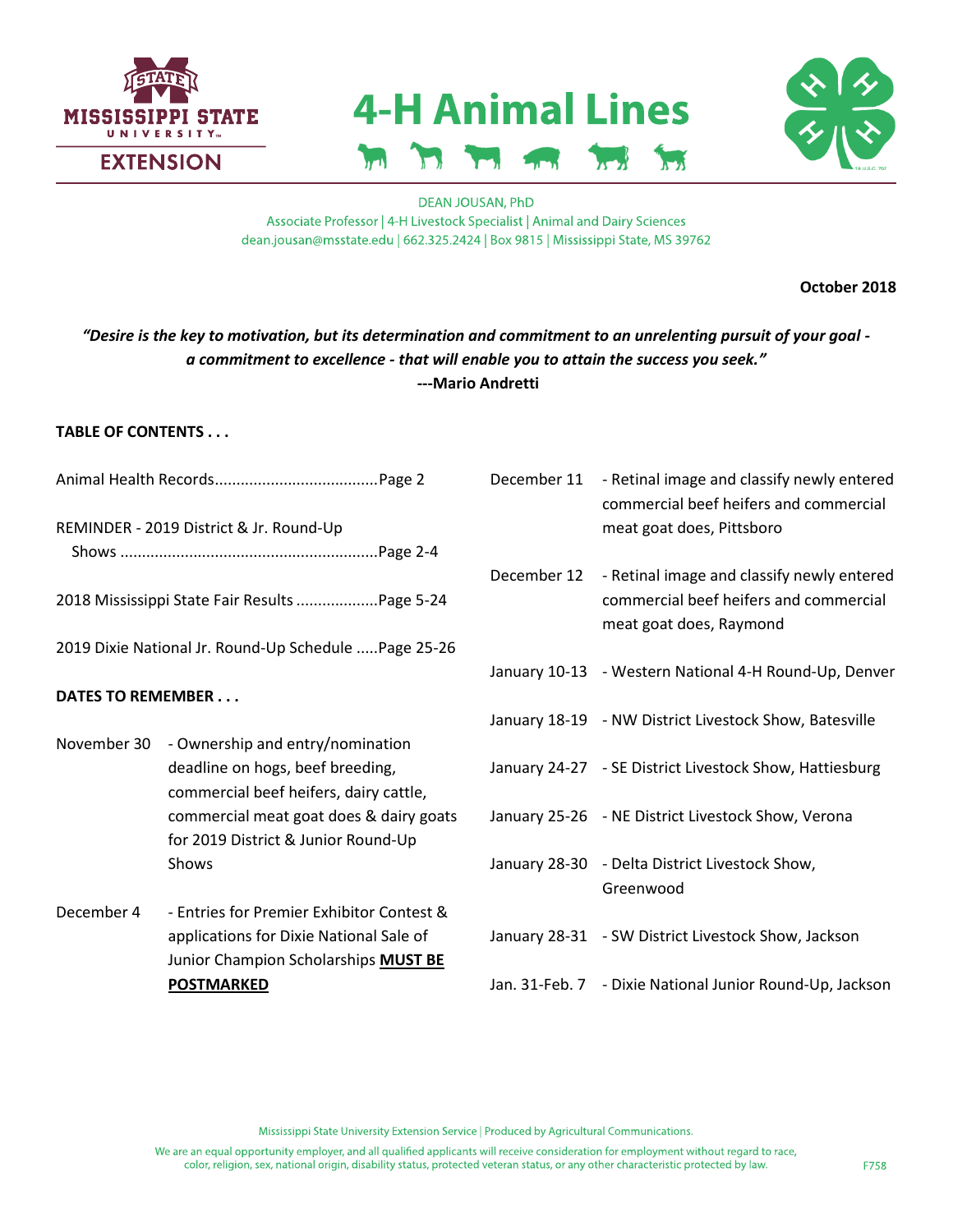## **OFFICIAL HEALTH CERTIFICATE – REMINDER**

An Official Health Certificate with each animal identified will be required on all livestock showing at the 2019 Dixie National Junior Round-Up. This includes all market animals, beef breeding cattle, commercial beef heifers, dairy cattle (purebred and commercial dairy heifers), dairy goats, wether dams, commercial gilts, and commercial meat goat does. Because the market shows are non-terminal, all market animals must be accompanied with an official health certificate obtained from a veterinarian.

## **ANIMAL HEALTH RECORDS/WORKBOOKS**

Exhibitors are required to turn in a completed health record form and workbook for each animal to be shown that lists all medications and treatments received within 60 days prior to the show. Extension agents and FFA advisors – be sure to distribute these health record forms early so exhibitors can keep track of their livestock treatments.

## **REMINDER – 2019 DISTRICT AND JUNIOR ROUND-UP SHOWS!!**

## **PURCHASING PROJECT ANIMALS FOR SPRING SHOWS**

Spring shows will be here soon. Now is a good time to run a final survey of your 4-H'ers to determine if additional purchases are needed and to be locating them. The only ownership deadlines that have passed are for market steers, market lambs and market goats. You have until November 30 to purchase your market hogs, beef breeding animals, commercial beef heifers, dairy cattle, wether dams, commercial gilts, commercial meat goat does and dairy goats. November 30 is also the entry deadline for these livestock.

## **CATTLE REGISTRATION PAPERS FOR JUNIOR SHOWS**

Double check registration papers on breeding beef and purebred dairy to be sure they are in proper order. Now is the time to correct any problems. Remember that papers must be in the exhibitors name only. Farm names or joint ownership with adults are not acceptable. DON'T ASSUME THAT EVERYTHING IS RIGHT – CHECK!! Papers may be in multiple siblings' names provided they are all 18 years of age or younger.

#### **ENTRIES FOR DISTRICT & ROUND-UP SHOWS**

Now is the time to be getting your entries in order. All entries must be turned in to the Extension office by **November 30, 2018.** All original nomination forms must be sent to the ADS Office along with a printout of all entries with the signature of the person in your county with 4-H Livestock responsibilities **verifying** that all entries are complete and accurate.

#### **REMINDER: 4-H/FFA MEMBERS MUST BE ETHICS CERTIFIED TO SHOW LIVESTOCK!!**

The 2019 District and Dixie National Junior Round-Up livestock shows will be here soon and the Mississippi Livestock Quality Assurance training for **NEW** exhibitors should be completed by November 30, 2018. Any youth going from a junior (age 8-13) to a senior (age 14-18) will also need to be recertified as a senior. The training is available on the 4-H livestock website. Code of Conduct Forms can be requested from ADS.

#### **EXHIBITOR'S AGE FOR DISTRICT LIVESTOCK SHOWS & DIXIE NATIONAL JUNIOR ROUND-UP**

Remember that exhibitor's age will be 8 –18 years of **age as of January 1, 2019**. Agents/Advisors have the responsibility to see that all exhibitors are of the proper age.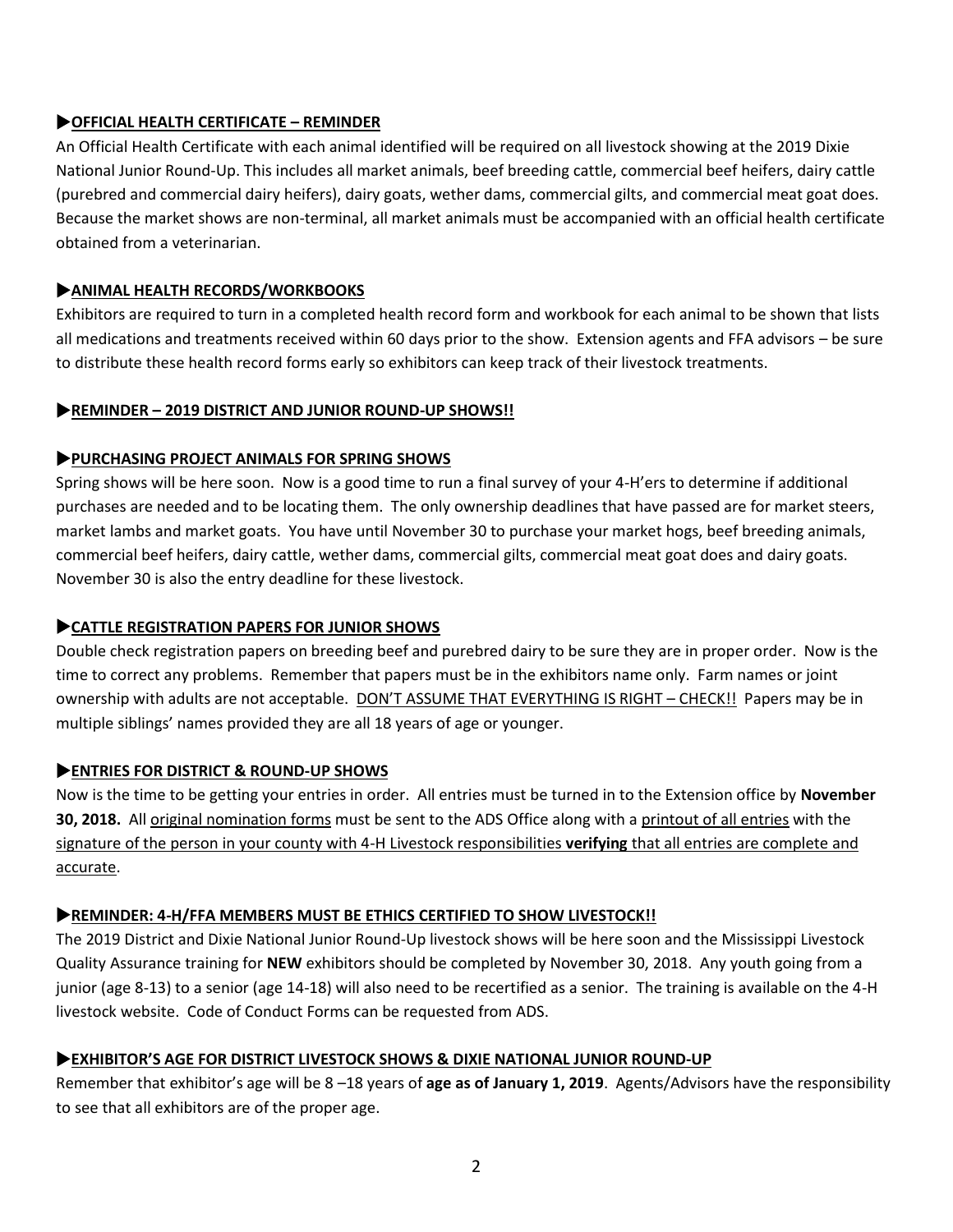The only exception to the eligibility rule is for exhibitors who have not passed his/her 19th birthday before January 1st of the current year and are currently enrolled in high school are also eligible to show. For youth who meet this eligibility criteria, Agents/Advisors will not be able to submit these entries in the online entry system on the Extension Intranet. Instead, these entries need to be mailed to Dean Jousan and clearly marked that the exhibitor's livestock entries need to be inserted manually. I will see that the entries are submitted once an offload of the entry data is received.

## **IMPORTANT RULES TO KEEP IN MIND**

- **1. Animals with pending registration numbers after January 5, 2019, will not be allowed to show at the District and Dixie National Junior Round-Up Livestock Shows unless extenuating circumstances are presented in writing to the Rules Committee within 5 days of the deadline date. Animal registration information will be verified electronically before the shows.** This means if you have exhibitors who nominate any registered animal (beef breeding; purebred dairy cattle; dairy goats) with pending information (name; registration number; etc.) by November 30, the exhibitor must turn in completed registration information to you by January 5 in order to show at the District/DNJR. You will then email the completed animal information to ADS using the same spreadsheet you used back in September.
- **2.** This rule below pertains to some purebred dairy cattle exhibitors: A signed affidavit by the current owner, exhibitor, exhibitors' parent or guardian and Extension Agent or FFA Advisor stipulating to the fact that the exhibitor is in possession and has ownership of the animal for the purposes of showing at any Mississippi Junior Dairy Show for the dates recorded on the affidavit. All other rules concerning possession, housing and care of the animal would still apply as per Mississippi show rules and regulations. A copy of the affidavit and registration certificate must be sent to the ADS by the ownership deadline of November 30. **When junior dairy exhibitors show a purebred dairy animal using the affidavit, they should have the ORIGINAL affidavit and a copy of their dairy animal's registration certificate in their possession.**

# **HOGS SHOWING AT 2019 DISTRICT AND DIXIE NATIONAL JUNIOR ROUND-UP LIVESTOCK SHOWS THE DEADLINE FOR ARRIVAL OF MARKET HOGS, MS BRED BARROWS, AND COMMERCIAL GILTS FOR THE 2019 DIXIE NATIONAL JUNIOR ROUND-UP IS 12 NOON ON THURSDAY, JANUARY 31. THIS DEADLINE IS NEEDED TO START SWINE SHOWMANSHIP ON FRIDAY FOLLOWED BY THE COMMERCIAL GILT AND MS BRED BARROW SHOWS WITH THE MARKET HOG SHOW CONTINUING ON SATURDAY.**

All market hogs, MS Bred Barrows, and commercial gilts for the 2019 District and Round-Up Shows must be nominated and ear tagged by the time of online entry. Below are the deadlines for market hogs and commercial gilts:

November 30, 2018 - Market hog, MS Bred Barrow, and commercial gilt ownership and entry deadline for 2019 District & Round-Up Shows

**Nomination Process for Hogs-** What you must submit for each hog nominated:

1. Mail individual nomination form for each hog to ADS Department. Each nomination form must be completed (P.O. Box address is not acceptable for physical location of an animal) and signed by the exhibitor, parent, and supervising Extension Agent or FFA Advisor.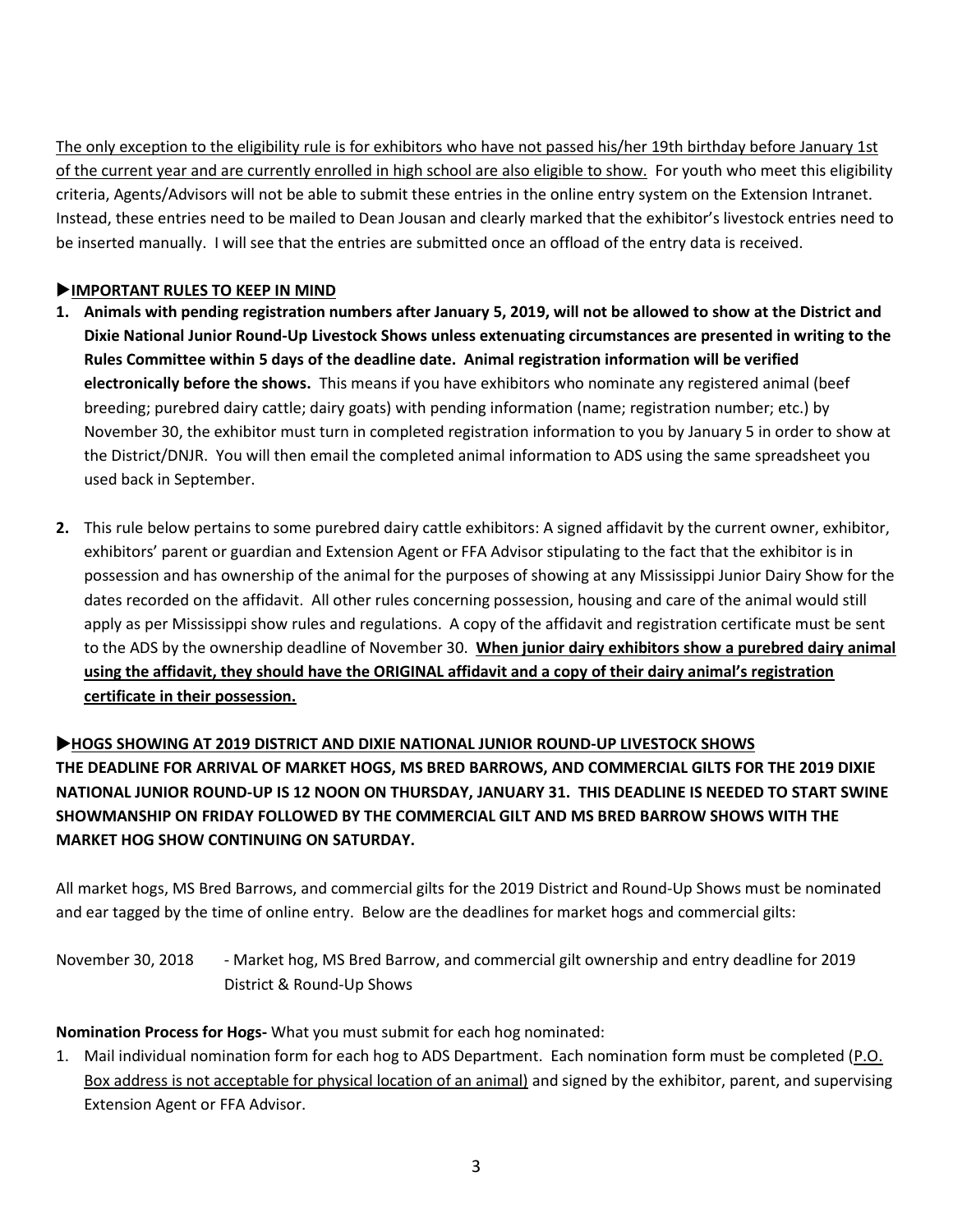- 2. Official ear tag number each hog must be tagged with official ear tag for 2019 prior to nomination deadline.
- 3. Submit county entries through the Extension Intranet website (should be available by mid-November 2018).
- 4. Keep a hard copy of your entries for your files.

Let hog exhibitors know about these dates and double check with them to be sure your records are in order and that all market hogs are properly entered. Do not send us nomination forms after deadline date. Please do not wait until the last day to take care of this business.

Order form for hog tags and nomination forms for hogs were sent to you earlier. If you failed to get this material, please call my office. County Extension Agents or FFA Advisors must make nominations of hogs for exhibitors under their supervision.

Each hog must have an individually completed nomination form including breed information and signature of the exhibitor, parent, and Extension Agent/FFA Advisor.

# **CLASSIFICATION OF NEW COMMERCIAL BEEF HEIFERS AND RETINAL IMAGING OF NEW COMMERCIAL BEEF HEIFERS, COMMERCIAL MEAT GOAT DOES, AND WETHER DAMS**

Now that exhibitors have the opportunity to enter commercial beef heifers, commercial meat goat does, and wether dams by November 30, the heifers must be classified and retinal imaged while the commercial meat goat does and wether dams must be retinal imaged. This will take place on **Tuesday, December 11, from 8:00 a.m. to 12:00 noon at the Calhoun County Fairgrounds in Pittsboro and on Wednesday, December 12, from 8:00 a.m. to 12:00 noon at Hinds Community College in Raymond.** These are the only dates and times to get newly entered commercial beef heifers classified and all commercial beef heifers, commercial meat goat does, and wether dams retinal imaged. If a heifer that was previously retinal imaged and classified is sold to another exhibitor, that heifer does not have to be re-imaged and re-classified. If a doe or ewe that was previously retinal imaged is sold to another exhibitor, that doe or ewe does not have to be re-imaged. You just need to attach a sheet of paper stating the name and county of the previous owner so the entries can be adjusted for both exhibitors.

## **MARKET STEERS, COMMERCIAL BEEF HEIFERS, COMMERCIAL DAIRY HEIFERS AND MARKET GOATS**

Check with your 4-H'ers who are exhibiting market steers, commercial beef heifers, commercial dairy heifers and market goats about horns. All commercial beef heifers, steers and market goats showing at the District and Dixie National Junior Round-Up Shows must be polled or dehorned, with no scurs or regrowth to exceed 1½ inches above the skin. All commercial dairy heifers must be dehorned. Now is the time to take off the horns or any regrowth to allow for proper healing. Horn length will be checked at all District Livestock Shows.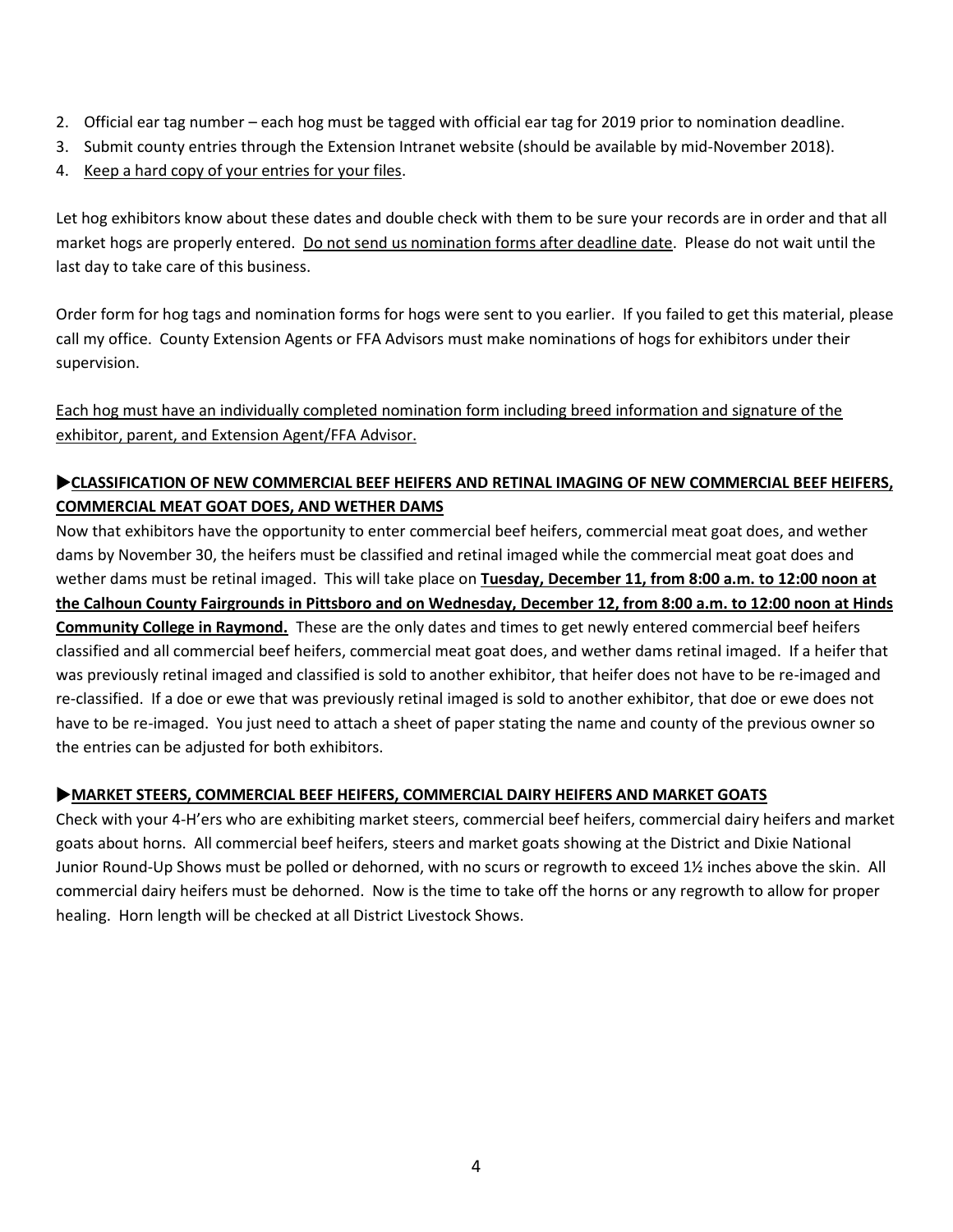#### ▶**2018 MISSISSIPPI STATE FAIR RESULTS**

The 2018 Mississippi State Fair junior livestock shows were outstanding and a showcase for the junior livestock program in Mississippi. Extension agents, FFA advisors, leaders, parents and exhibitors are to be commended on their fine cooperation and dedicated work put into this event to make it successful. Congratulations!

| <b>Contest</b>                      | 2009  | 2010 | 2011  | 2012  | 2013  | 2014 | 2015                     | 2016  | 2017  | 2018         |
|-------------------------------------|-------|------|-------|-------|-------|------|--------------------------|-------|-------|--------------|
| <b>Beef Breeding</b>                | 400   | 442  | 457   | 453   | 490   | 542  | 556                      | 546   | 602   | 578          |
| <b>Commercial Beef Heifers</b>      | 136   | 156  | 143   | 158   | 155   | 149  | 158                      | 190   | 163   | 177          |
| <b>Steers</b>                       | 70    | 76   | 76    | 89    | 99    | 69   | 59                       | 77    | 74    | 70           |
| Lambs                               | 199   | 204  | 181   | 142   | 108   | 113  | 120                      | 114   | 102   | 92           |
| <b>Wether Dams</b>                  | ----- |      | ----- | ----- | ----- |      | -----                    | ----- | ----- | 23           |
| <b>Swine</b>                        | 40    | 30   | 34    | 31    | 29    | 20   | 42                       | 37    | 39    | 24           |
| <b>Market Goats</b>                 | 207   | 198  | 210   | 177   | 142   | 165  | 129                      | 140   | 102   | 93           |
| <b>Commercial Meat Goat Does</b>    | 142   | 164  | 203   | 198   | 195   | 177  | 149                      | 174   | 140   | 138          |
| <b>Dairy Goats</b>                  | 101   | 113  | 85    | 90    | 60    | 82   | 93                       | 121   | 131   | 107          |
| <b>Purebred Dairy Animals</b>       | 142   | 128  | 119   | 104   | 123   | 72   | 122                      | 102   | 103   | 130          |
| <b>Commercial Dairy Heifers</b>     | 18    | 12   | 22    | 35    | 31    | 34   | 20                       | 13    | 25    | 26           |
| <b>TOTAL ANIMALS EXHIBITED</b>      | 1455  | 1523 | 1530  | 1477  | 1432  | 1423 | 1448                     | 1514  | 1481  | 1458         |
|                                     |       |      |       |       |       |      |                          |       |       |              |
| <b>Pretty Cow Contest</b>           | 14    | 13   | 21    | 21    | 18    | 17   | $\overline{\phantom{a}}$ | 8     | 10    | 24           |
| <b>Sweetheart/Princess Contests</b> | 24    | 28   | 30    | 23    | 18    | 18   | 32                       | 28    | 18    | 15           |
| Jr. Dairy Cattle Quiz Bowl          | 6     | 8    | 10    | 14    | 6     | 4    | 6                        | 6     | 4     | $\mathbf{0}$ |
| <b>GRAND TOTAL PARTICIPATION</b>    | 1499  | 1572 | 1591  | 1535  | 1474  | 1462 | 1493                     | 1556  | 1513  | 1497         |

#### **Number of Exhibits at the Mississippi State Fair (2009-2018)**

#### **NUMBER OF YOUTH AND LIVESTOCK AT THE MISSISSIPPI STATE FAIR**

| Show                             | $4-H$ | $4-H$          | <b>FFA</b>   | <b>FFA</b>              | <b>Total</b> | <b>Total</b>   |
|----------------------------------|-------|----------------|--------------|-------------------------|--------------|----------------|
|                                  | Youth | <b>Animals</b> | Youth        | <b>Animals</b>          | Youth        | <b>Animals</b> |
| <b>Beef Breeding</b>             | 246   | 468            | 69           | 110                     | 315          | 578            |
| <b>Commercial Beef Heifers</b>   | 119   | 122            | 51           | 55                      | 170          | 177            |
| <b>Steers</b>                    | 43    | 44             | 25           | 26                      | 68           | 70             |
| Lambs                            | 42    | 75             | 11           | 17                      | 53           | 92             |
| <b>Wether Dams</b>               | 20    | 18             | 4            | 5                       | 24           | 23             |
| Hogs                             | 24    | 24             | $\mathbf{0}$ | 0                       | 24           | 24             |
| <b>Dairy Cattle</b>              | 47    | 111            | 6            | 19                      | 53           | 130            |
| <b>Commercial Dairy Heifers</b>  | 19    | 19             | 5            | $\overline{\mathbf{z}}$ | 24           | 26             |
| <b>Market Goats</b>              | 48    | 63             | 24           | 30                      | 72           | 93             |
| <b>Commercial Meat Goat Does</b> | 59    | 79             | 41           | 59                      | 100          | 138            |
| <b>Dairy Goats</b>               | 35    | 104            | 2            | $\overline{\mathbf{3}}$ | 37           | 107            |
| <b>TOTALS</b>                    | 702   | 1127           | 238          | 331                     | 940          | 1458           |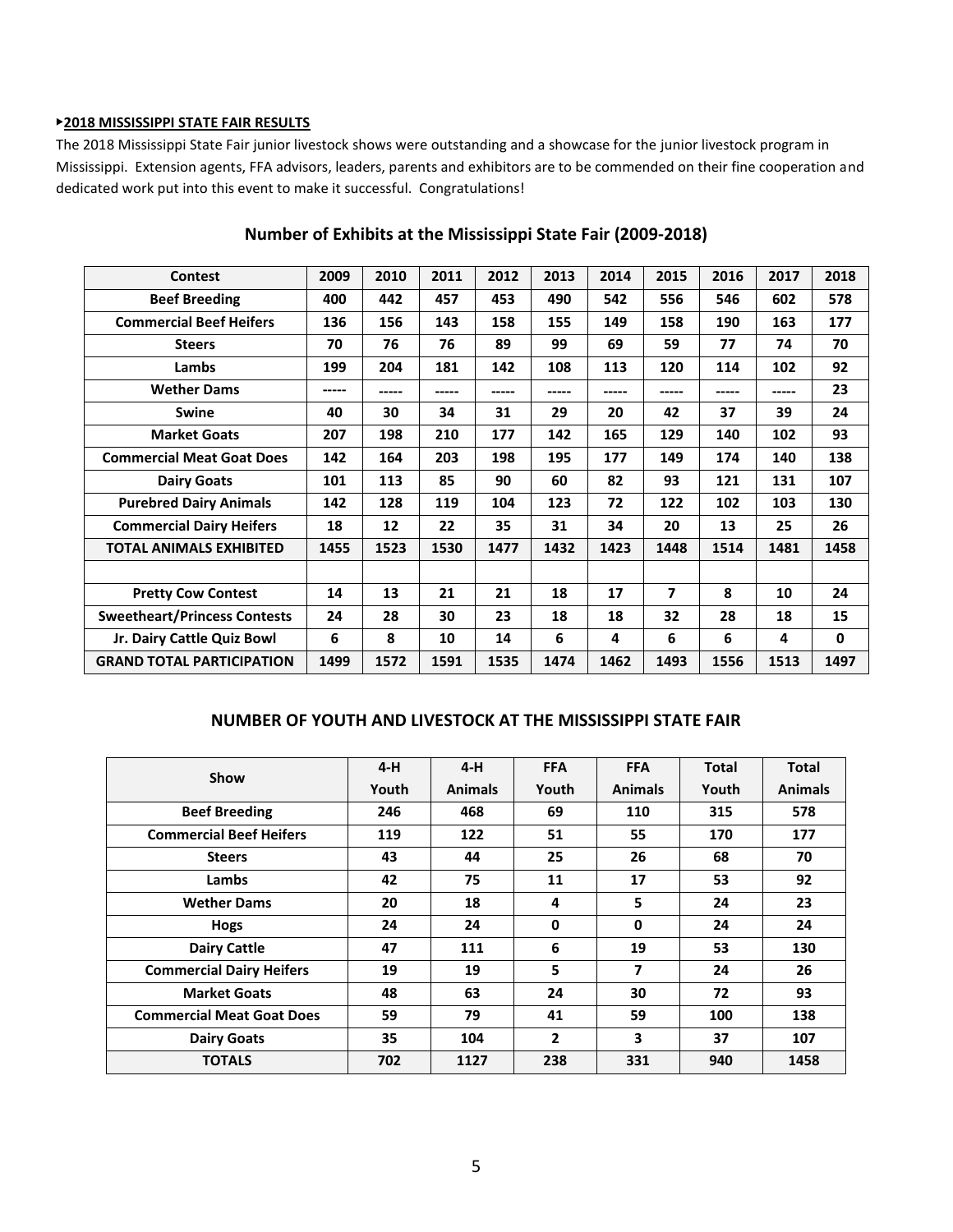#### **BREAKDOWN OF THE BREEDS FOR THE FOLLOWING SPECIES:**

| <b>BEEF BREEDING</b>                   |     |    | <b>BEEF COMMERCIAL HEIFERS</b>         |                                        |                 |
|----------------------------------------|-----|----|----------------------------------------|----------------------------------------|-----------------|
| 101<br><b>Angus</b>                    |     |    |                                        | <b>American &amp; American Crosses</b> |                 |
| <b>Beefmaster</b>                      | 50  |    | <b>English &amp; English Crosses</b>   |                                        | 77              |
| <b>Brahman</b>                         | 52  |    | <b>European &amp; European Crosses</b> |                                        | 44              |
| <b>Brangus</b>                         | 24  |    |                                        |                                        | 177             |
| <b>Charolais</b>                       | 24  |    | <b>LAMBS</b>                           |                                        |                 |
| Gelbvieh                               | 26  |    | Shown by weight                        |                                        | 92              |
| <b>Hereford</b>                        | 63  |    |                                        |                                        |                 |
| <b>Other Breeds - Brahman</b>          | 15  |    | <b>WETHER DAMS</b>                     |                                        |                 |
| Other Breeds - Non-Brahman             | 36  |    | Shown by weight                        |                                        | 23              |
| <b>Percentage Simmental</b>            | 60  |    |                                        |                                        |                 |
| <b>Red Angus</b>                       | 44  |    | <b>DAIRY</b>                           |                                        |                 |
| <b>Santa Gertrudis</b>                 | 26  |    | <b>Holstein</b>                        |                                        | 43              |
| <b>Shorthorn</b>                       | 17  |    | <b>Jersey</b>                          |                                        | 74              |
| <b>Simbrah</b>                         | 10  |    | <b>Other Purebreds</b>                 |                                        | $\overline{13}$ |
| <b>Simmental</b>                       | 30  |    |                                        |                                        | 130             |
|                                        | 578 |    | <b>COMMERCIAL DAIRY HEIFERS</b>        |                                        |                 |
|                                        |     |    | Shown by weight                        |                                        | 26              |
| <b>MARKET HOGS</b>                     |     |    |                                        |                                        |                 |
| Lightweight<br>07                      |     |    |                                        | <b>COMMERCIAL MEAT GOAT DOES</b>       |                 |
| Middleweight<br>10                     |     |    | Lightweight                            |                                        | 28              |
| Heavyweight<br>07                      |     |    | <b>Light Mediumweight</b>              |                                        | 29              |
|                                        | 24  |    | Mediumweight                           |                                        | 30              |
|                                        |     |    | <b>Light Heavyweight</b>               |                                        | 24              |
| <b>STEERS</b>                          |     |    | Heavyweight                            |                                        | 27              |
| <b>PROSPECTS:</b>                      |     |    |                                        |                                        | 138             |
| <b>American &amp; American Crosses</b> |     | 07 | <b>DAIRY GOATS</b>                     |                                        |                 |
| <b>English &amp; English Crosses</b>   |     | 12 | <b>Alpine</b>                          | Sr. Doe                                | 18              |
| <b>European &amp; European Crosses</b> |     | 18 |                                        | Jr. Doe                                | 16              |
|                                        |     |    |                                        |                                        |                 |
| <b>PROGRESS:</b>                       |     |    | <b>AOP</b>                             | Sr. Doe                                | 08              |
| <b>American &amp; American Crosses</b> |     | 14 |                                        | Jr. Doe                                | 16              |
| <b>English &amp; English Crosses</b>   |     | 08 |                                        |                                        |                 |
| <b>European &amp; European Crosses</b> |     | 11 | <b>G &amp; RG</b>                      | Sr. Doe                                | 05              |
|                                        |     | 70 |                                        | Jr. Doe                                | 07              |
| <b>MARKET GOATS</b>                    |     |    | LaMancha                               | Sr. Doe                                | 04              |
| Lightweight                            |     | 20 |                                        | Jr. Doe                                | 04              |
| <b>Light Mediumweight</b>              |     | 18 |                                        |                                        |                 |
| Mediumweight                           |     | 22 | <b>Nigerian Dwarf</b>                  | Sr. Doe                                | 13              |
| <b>Light Heavyweight</b>               |     | 17 |                                        | Jr. Doe                                | <u>16</u>       |
| Heavyweight                            |     | 16 |                                        |                                        | 107             |
|                                        |     | 93 |                                        |                                        |                 |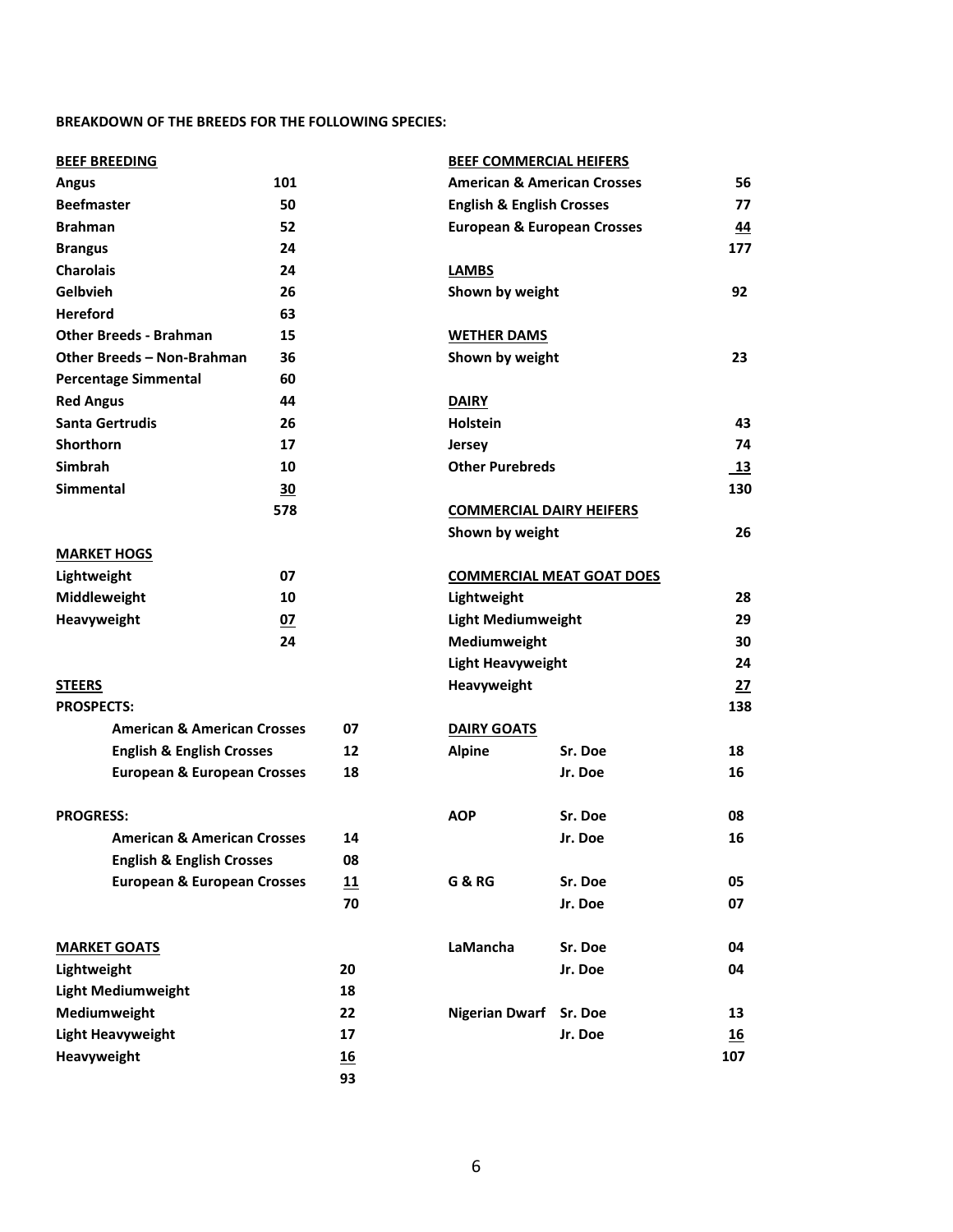#### **BEEF BREEDING**

#### **ANGUS**

Champion Heifer Dalton Cooper Union 4-H Reserve Champion Heifer The Communication Whitney Watts Theorem Communication 4-H Champion Bull **Emma Marie Malley Pearl River 4-H** Champion Bull Reserve Champion Bull **Network** Whitney Watts **Lincoln 4-H** Lincoln 4-H

**BEEFMASTER** Champion Heifer **Amelia Buckley Covington 4-H** Covington 4-H Reserve Champion Heifer **Amelia Buckley Covington 4-H** Covington 4-H Champion Bull Lexi Alexander Lawrence 4-H Reserve Champion Bull **Austin Alford** Austin Alford **Leake 4-H Leake 4-H** 

**BRAHMAN** Champion Heifer **Claire Posey** Claire Posey **Claire Posey** Lincoln 4-H Reserve Champion Heifer The Muslim Danie Carol Parish January 31 and Jefferson Davis 4-H Champion Bull **Asa R. Lee Champion Bull Asa R. Lee** Pearl River 4-H Reserve Champion Bull **State Carol Parish Accord Parish Carol Parish Accord Parish Accord Parish Accord Parish** Jefferson Davis 4-H

**BRANGUS** Champion Heifer Karlea Dixon Lawrence 4-H Reserve Champion Heifer The Gus Murry Connection of the Superversion of the Superversion of the Superversion of the Superversion of the Superversion of the Superversion of the Superversion of the Superversion of the Superv Champion Bull **Gus Murry Contact Champion Bull** Gus Murry **Champion Bull** Jones 4-H

**CHAROLAIS** Champion Heifer **Beau Parish Clay 4-H** Clay 4-H Reserve Champion Heifer **New Youte** Drew Wagner Newton FFA/4-H Champion Bull Eli Pattridge Panola 4-H Reserve Champion Bull **McKenna/Dru Prisock** Champion Bull McKenna McKenna / Dru Prisock Champion a 4-H

**GELBVIEH** Champion Heifer The Spencer Allen Martin Stone 4-H/FFA Reserve Champion Heifer The Sadie/Owen Morris Theorem 2014 4-H Champion Bull Ally Kay Campbell Panola 4-H Reserve Champion Bull **Hannah Buse** Hannah Buse Jones 4-H

#### **HEREFORD**

Champion Heifer Dalton Cooper Union 4-H Reserve Champion Heifer **Rylie/Stran Melancon** and Lincoln 4-H Champion Bull Rylie/Stran Melancon Lincoln 4-H Reserve Champion Bull **Reserve Champion Bull Timber Roberts** Forrest 4-H

Reserve Champion Bull **Brianna Davis Independence FFA/Tate 4-H Independence FFA/Tate 4-H**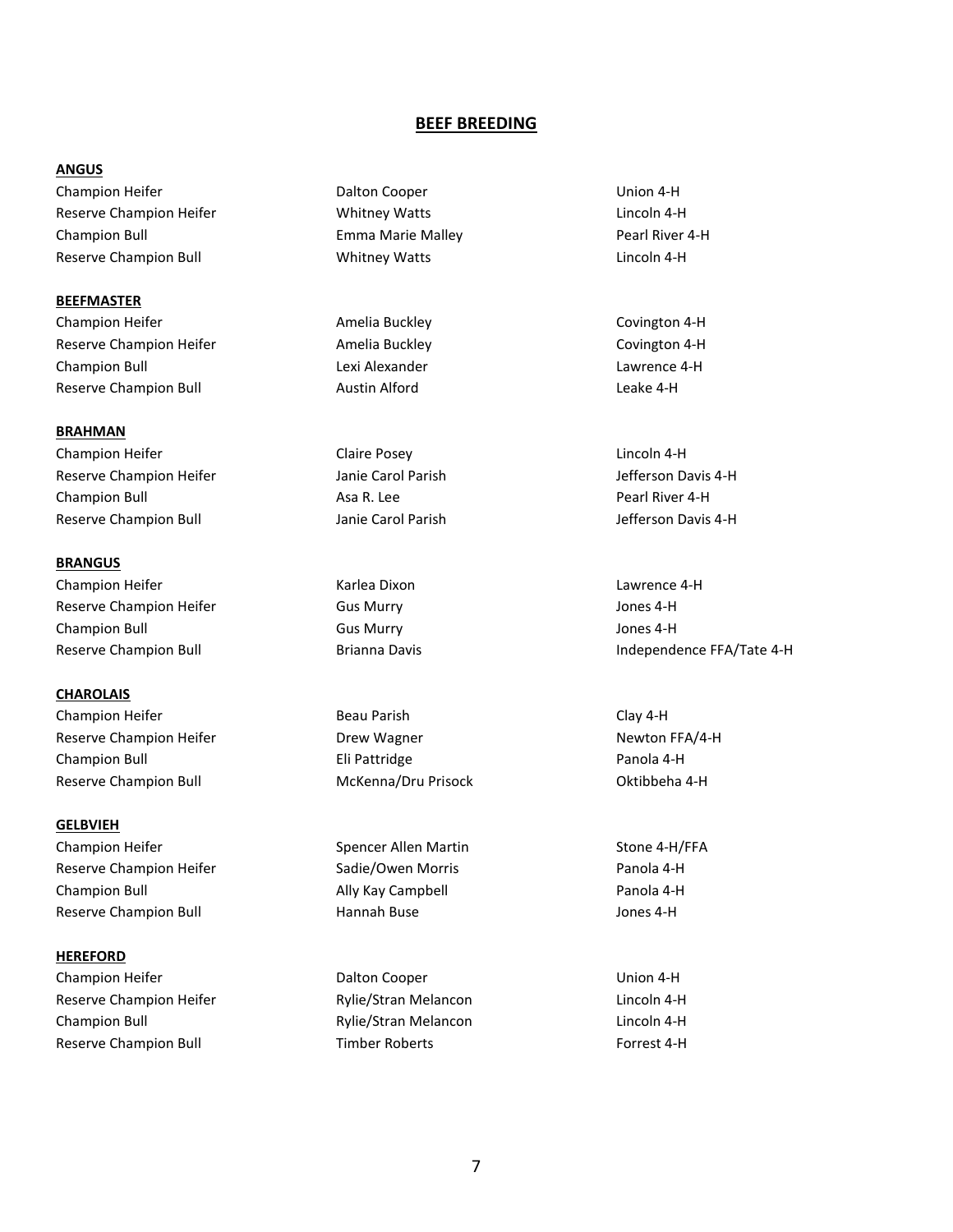#### **BEEF BREEDING**

#### **OTHER BREEDS – BRAHMAN**

## **OTHER BREEDS – NON-BRAHMAN**

#### **PERCENTAGE SIMMENTAL**

Champion Heifer **Hannah Buse** Hannah Buse **Hannah Buse** Jones 4-H Reserve Champion Heifer **Reserve Caitlyn Adams** Raleigh FFA Champion Bull Anna Beth Blackwell Raleigh FFA Reserve Champion Bull **Tyler Diffey** Transaction Tyler Diffey All the Holmes 4-H

#### **RED ANGUS**

Champion Heifer **Champion Heifer** Champion Heifer Smith 4-H Reserve Champion Heifer **Stran Melancon** Stran Melancon Lincoln 4-H Champion Bull Gabbi Walters Rankin 4-H

#### **SANTA GERTRUDIS**

Champion Heifer **Tommy Dunaway Pontotoc 4-H** Pontotoc 4-H Reserve Champion Heifer **Access 1.D.** Chism **Champion Heifer J.D.** Chism **Pontotoc 4-H** Champion Bull **Champion Bull** Champion Bull Champion Bull Champion Bull Champion Bull Champion Bull Champion Bull Champion Bull Champion Bull Champion Bull Champion Bull Champion Bull Champion Bull Champion Bull Champion B Reserve Champion Bull **Caleb French** Caleb French Neshoba 4-H

#### **SHORTHORN**

Champion Heifer Lanie/Charlie Sutherland Forrest 4-H Reserve Champion Bull **Ayden Wolken** Simpson 4-H/CTC FFA

#### **SIMBRAH**

Champion Heifer **Lamar Clanton Lamar Clanton Champion Heifer Franklin 4-H** Reserve Champion Heifer **Network Champion Heifer** Delton Boone **Smith 4-H** Champion Bull **Champion Bull** Marie Clanton **Franklin** 4-H Reserve Champion Bull **Example 2** Lamar Clanton Franklin 4-H

Champion Heifer **Anna/Caden Tyson** Franklin 4-H Reserve Champion Heifer **Cali Allison** Cali Allison **Pontotoc 4-H** Champion Bull **Champion Bull Champion Bull Champion** Jenna Fullington **Hinds 4-H** Reserve Champion Bull Lainey/Jackson Smith Copiah 4-H

Champion Heifer **Haley Walker** Haley Walker **Haley Walker** Tippah 4-H Reserve Champion Heifer **Claire Posey** Claire Posey **Lincoln 4-H** Champion Bull Jorden Matthew Thornton Pearl River 4-H Reserve Champion Bull Emma Lou/Colton/Wyatt Davis Lawrence 4-H

Reserve Champion Heifer **Reserve Champion Heifer** Lanie Sutherland **Forrest 4-H** Champion Bull Lanie/Charlie Sutherland Forrest 4-H

Reserve Champion Bull **Leah Walker** Independence FFA/Tate 4-H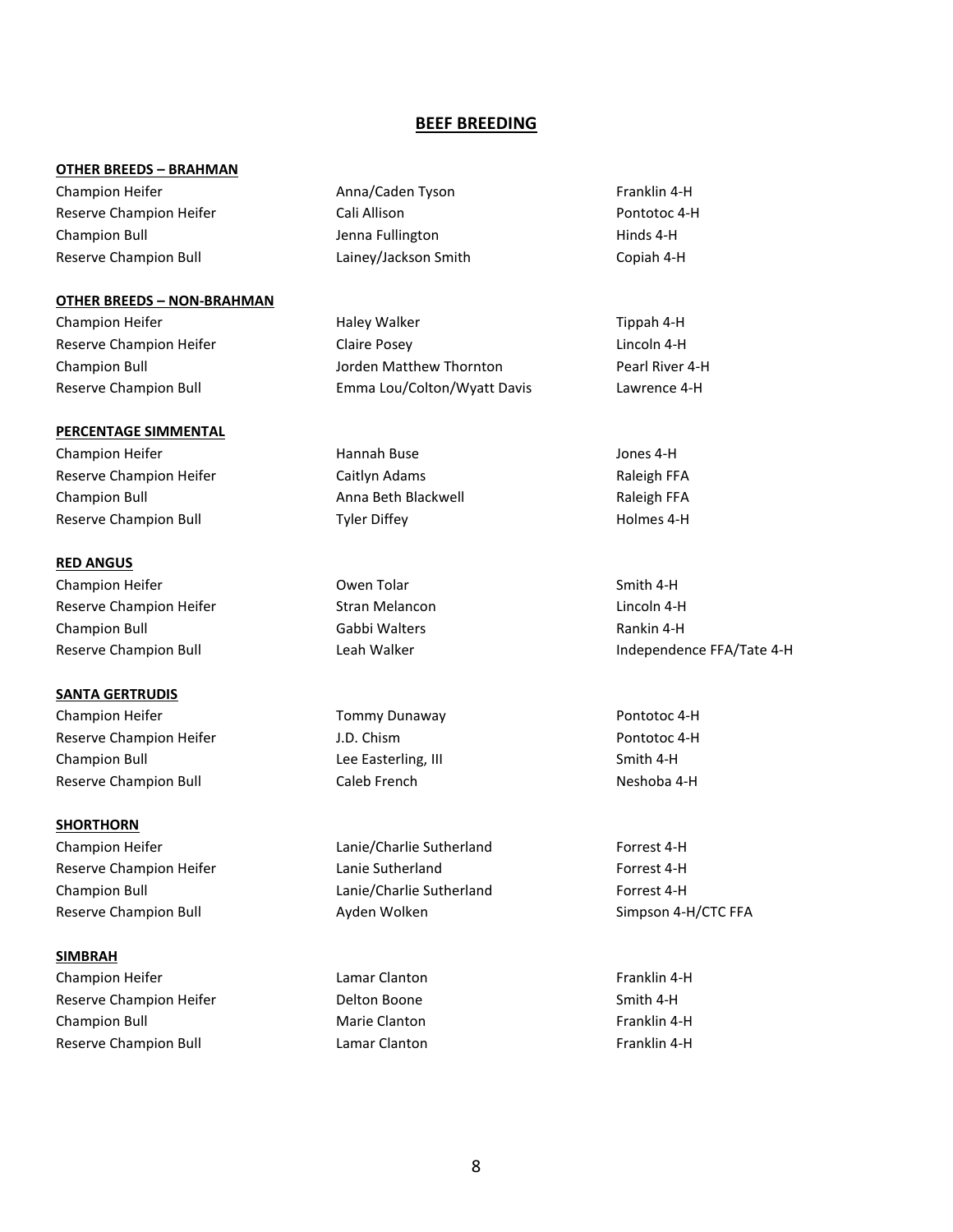#### **BEEF BREEDING**

#### **SIMMENTAL**

Champion Heifer **Champion Heifer** Jacob Poynor **Tate 4-H** Reserve Champion Heifer **Chase Boone** Chase Boone **Smith 4-H** Champion Bull Tyler Diffey Holmes 4-H Reserve Champion Bull **Aaron Fountain** Aaron Fountain Greene Co. FFA

**AWARD EXHIBITOR BREED COUNTY SUPREME CHAMPION HEIFER** Dalton Cooper **Concretive Hereford** Union 4-H **RESERVE SUPREME CHAMPION HEIFER** Hannah Buse **Percentage Simmental Jones 4-H** Percentage Simmental Jones 4-H **BEST 5 HEAD – BEEF HEIFER** Amelia Buckley **BEEF ALL AND EXAMPLE AREA** Covington 4-H **BEST 5 HEAD – BEEF HEIFER** Dalton Cooper Angus Angus Union 4-H **BEST 5 HEAD – BEEF HEIFER** Owen Tolar **Communist Communist Communist Communist Communist Communist Communist Communist Communist Communist Communist Communist Communist Communist Communist Communist Communist Communist Co** 

**SUPREME CHAMPION BULL** Anna Beth Blackwell **CHAMPION BULL** Anna Beth Blackwell **Percentage Simmental** Raleigh FFA **RESERVE SUPREME CHAMPION BULL** Rylie/Stran Melancon **Hereford** Hereford Lincoln 4-H **BEST 5 HEAD – BEEF BULL Lenna Fullington CB - Brahman** Hinds 4-H **BEST 5 HEAD – BEEF BULL** Emma Marie Malley **Angus** Angus Pearl River 4-H **BEST 5 HEAD – BEEF BULL** Tyler Diffey **Simmental** Simmental Holmes 4-H

#### **AWARD EXHIBITOR BREED COUNTY**

#### **COMMERCIAL BEEF HEIFERS**

| <b>AMERICAN AND AMERICAN CROSSES</b>                                                                     |                        |                                              |                          |
|----------------------------------------------------------------------------------------------------------|------------------------|----------------------------------------------|--------------------------|
| Champion                                                                                                 | Rylie/Stran Melancon   |                                              | Lincoln 4-H              |
| Reserve Champion                                                                                         | Madisyn Lee            |                                              | Simpson 4-H              |
| <b>ENGLISH AND ENGLISH CROSSES</b>                                                                       |                        |                                              |                          |
| Champion                                                                                                 | Addison Kate Vowell    |                                              | Scott 4-H                |
| Reserve Champion                                                                                         | Zach/Cory Mills        |                                              | Mantachie FFA            |
| <b>EUROPEAN AND EUROPEAN CROSSES</b>                                                                     |                        |                                              |                          |
| Champion                                                                                                 | Kylie Roberts          |                                              | Smith 4-H                |
| Reserve Champion                                                                                         | Natalie/Madison Norris |                                              | Covington 4-H            |
| <b>SUPREME CHAMPION COMMERCIAL BEEF HEIFER</b><br><b>RESERVE SUPREME CHAMPION COMMERCIAL BEEF HEIFER</b> |                        | <b>Rylie/Stran Melancon</b><br>Kylie Roberts | Lincoln 4-H<br>Smith 4-H |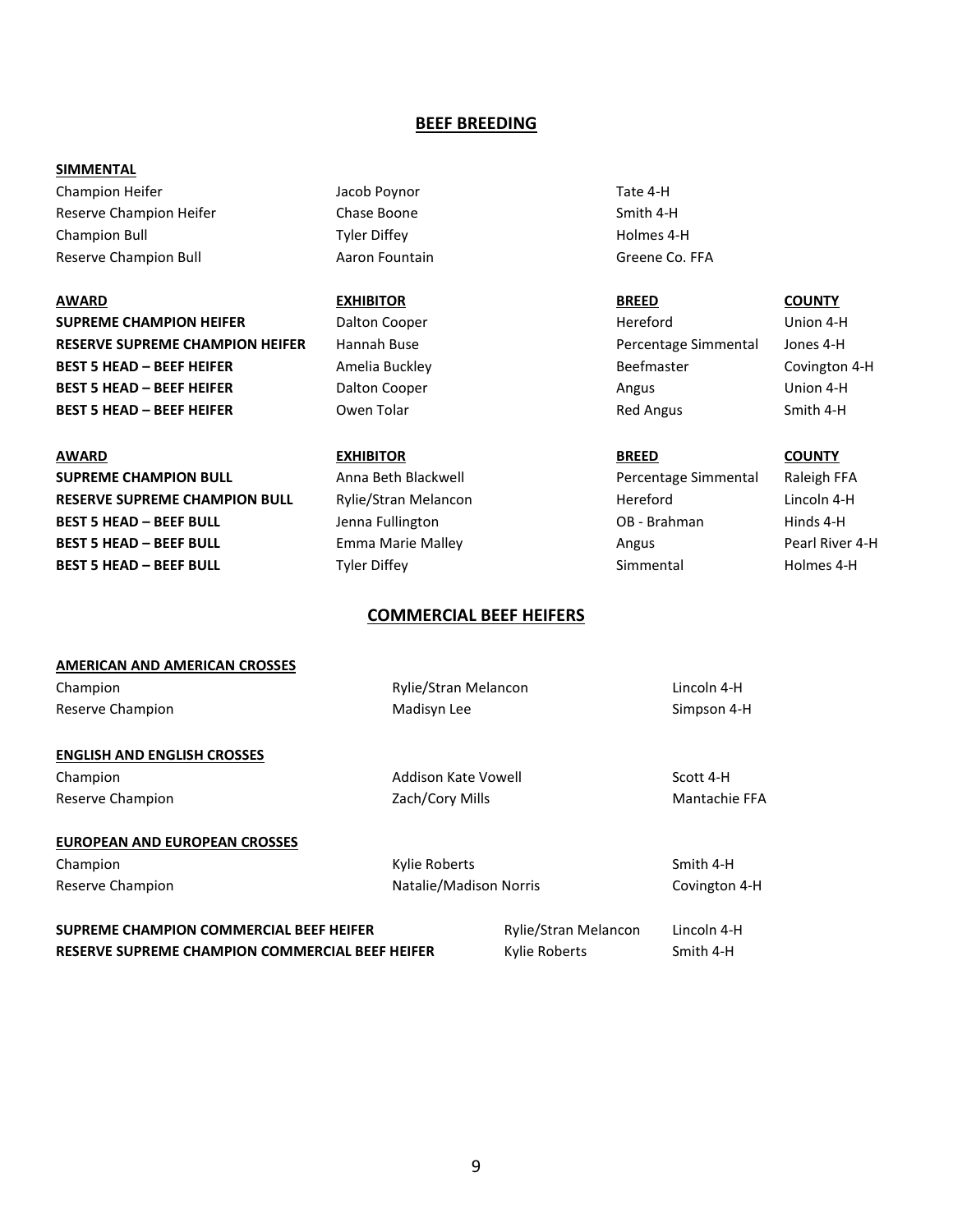#### **2017-2018 4-H/FFA REPLACEMENT BEEF HEIFER DEVELOPMENT CONTEST**

This year, 9 youth completed the 4-H/FFA Replacement Beef Heifer Development Contest and were awarded prizes at the 2018 Mississippi State Fair. The contest involved daily management of three beef heifers over 10 months. At the end of the contest, youth submitted a record book (30% of score) and had their heifers evaluated (20% of score) by a panel of beef producers. The final phase of the contest consisted of a presentation given to the judges (50% of score) defending their management decisions.

Sponsors for this contest included: B&B Cattle Co.; Bouie River Beefmasters; Campo Farms; Carcass Performance Partners Bull Sale (Rocky Hill Farms); Herrington Brothers; McDaniel Farms; Mississippi Ag; Mississippi Simmental & Simbrah Association; Mississippi State University Extension; Mississippi Cattlemen's Association; American Livestock Insurance; PMCC, LLC; Red Fox Farm; Southeast Mississippi Livestock; Southern Producers Heifer Sale Group; and T. Smith Company.

The winners of the contest included:  $1^{st}$  Place: Rylie Melancon, Lincoln County;  $2^{nd}$  Place: Mary Beth Ainsworth, Lawrence County; 3<sup>rd</sup> Place: Olivia Branum, Pearl River County; 4<sup>th</sup> Place: Marlee Turner, Alcorn County; 5<sup>th</sup> Place: Laney Anderson, Lincoln County; Finalists: Jenna Fullington, Hinds County; Anna Vowell, Leake County; Brandt Sowell, Madison County; and Jace Welborn, Jasper County.

Youth ages 14-18 as of January 1, 2018, are eligible to compete in the 2018-2018 Contest. The entry deadline is November 1, 2018, so contact your local Extension office or FFA advisor to get an application to be a part of this unique contest.

## **MARKET STEERS**

#### **PROSPECT**

Champion English & Crosses Faith/Jake Sullivan, Mize FFA Reserve Champion English & Crosses Hayley Ann Jones, Taylorsville FFA

Champion European & Crosses Collin/Cash Culpepper, Forrest 4-H Reserve Champion European & Crosses Madalyn Lack, Jones 4-H

Reserve Champion American & Crosses Faith/Jake Sullivan, Mize FFA

**Grand Champion Prospect Steer** Faith/Jake Sullivan, Mize FFA

#### **PROGRESS**

Champion English & Crosses The Champion English & Crosses Jenna/Wyatt Fullington, Hinds 4-H Reserve Champion English & Crosses Ruslan/Julia Saucier, Forrest 4-H

Champion European & Crosses Ruslan/Julia Saucier, Forrest 4-H Reserve Champion European & Crosses **Ruslan**/Julia Saucier, Forrest 4-H

Champion American & Crosses The Champion American & Crosses Action 1997 1998 1999 Jace Welborn, Jasper 4-H Reserve Champion American & Crosses Cole Knotts, Jones 4-H/NEJ FFA

**Grand Champion Progress Steer Ruslan/Julia Saucier, Forrest 4-H** Ruslan/Julia Saucier, Forrest 4-H **Reserve Champion Progress Steer Jenna/Wyatt Fullington, Hinds 4-H** 

Champion American & Crosses Anna Beth/Aimry Blackwell, Raleigh FFA

**Res Champion Prospect Steer** Anna Beth/Aimry Blackwell, Raleigh FFA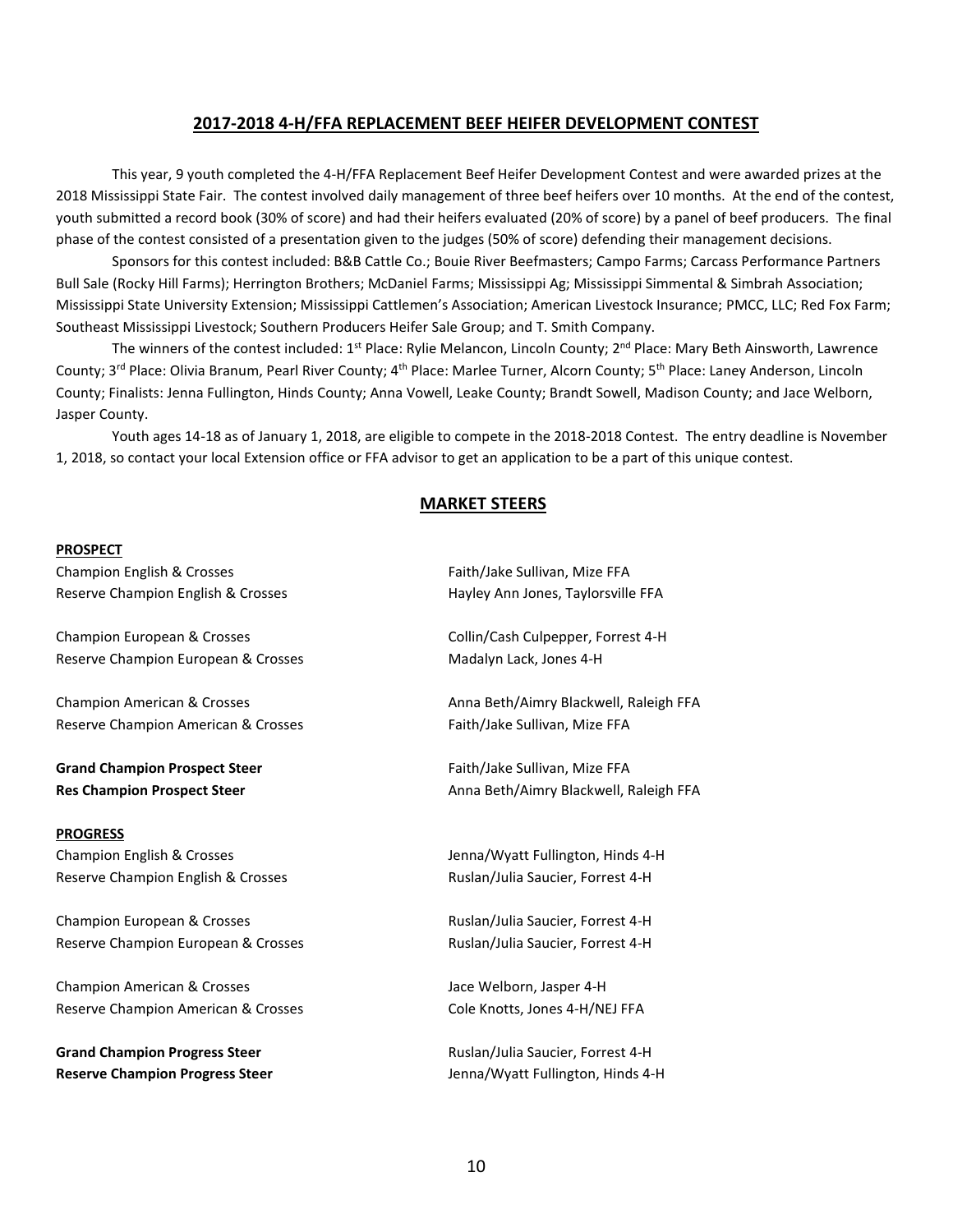# **BEEF SHOWMANSHIP**

# (367 Exhibitors)

| Age 8                   |                             | Age 9                 |                     |  |
|-------------------------|-----------------------------|-----------------------|---------------------|--|
| 1. Hagen Hinton         | Covington 4-H               | 1. Jake Sullivan      | Mize FFA            |  |
| 2. Kayden Smith         | Scott 4-H                   | 2. Hayley Ann Jones   | Taylorsville FFA    |  |
| 3. Porter Dancy         | Madison 4-H                 | 3. Colton Davis       | Lawrence 4-H        |  |
| 4. Trey Ladner, III     | Scott 4-H                   | 4. Maggie Claire Todd | Jones 4-H           |  |
| 5. Kaci Lynn Ladner     | Pearl River 4-H             | 5. Lydia Moreno       | Greene 4-H          |  |
| 6. Taylor Phillipson    | Taylorsville FFA            | 6. Beau Parish        | Clay 4-H            |  |
| 7. Paxten Wolken        | Simpson 4-H/Simpson CTC FFA | 7. Gabe Brown         | Leake 4-H           |  |
| 8. Landon Warren        | Mantachie FFA               | 8. Hayden Taylor      | Tishomingo 4-H      |  |
| 9. Eli Allen McDonald   | Tate 4-H                    | 9. Abby Tolar         | Smith 4-H           |  |
| 10. Cade Everett Vowell | Scott 4-H                   | 10. McKinley Johnson  | West Lauderdale FFA |  |

| <b>Age 10</b>          |                             | <b>Age 11</b>               |                             |  |
|------------------------|-----------------------------|-----------------------------|-----------------------------|--|
| 1. Addison Kate Vowell | Scott 4-H                   | 1. Ayden Alen Wolken        | Simpson 4-H/Simpson CTC FFA |  |
| 2. Sarah Kate Childs   | Tippah 4-H                  | 2. Randon McDaniel          | Union 4-H                   |  |
| 3. Jolene Sexton       | Webster 4-H                 | 3. Riley Kade Hollingsworth | Naniah Waiya FFA            |  |
| 4. Haley Grace Welch   | Simpson 4-H/Simpson CTC FFA | 4. Caley Gatlin             | Smith 4-H                   |  |
| 5. Amery Bloodworth    | Tallahatchie 4-H            | 5. Hayden Zimmerman         | Franklin 4-H                |  |
| 6. Gray Foster         | Jones 4-H                   | 6. Russ Wagner              | Newton 4-H/Newton Co. FFA   |  |
| 7. Kaden Sistrunk      | Marion 4-H                  | 7. Emma Lou Davis           | Lawrence 4-H                |  |
| 8. Madalyn Lack        | Jones 4-H                   | 8. Will Smith               | Simpson 4-H                 |  |
| 9. Truett Tolar        | Smith 4-H                   | 9. Kelsi Napier             | Forrest 4-H/Petal FFA       |  |
| 10. James Farr         | Hinds 4-H                   | 10. Grant Stroud            | Scott 4-H                   |  |

| <b>Age 12</b>            |                        | <b>Age 13</b>          |                        |  |
|--------------------------|------------------------|------------------------|------------------------|--|
| 1. Ann Rileigh Holder    | Jones 4-H              | 1. Haley Walker        | Tippah 4-H             |  |
| 2. Reece Welch           | Rankin 4-H/Puckett FFA | 2. Will Manning        | Union 4-H              |  |
| 3. Timber Roberts        | Forrest 4-H            | 3. Bailey Jean Smith   | Scott 4-H              |  |
| 4. Maggie McLeod         | Rankin 4-H             | 4. Ashlyn Raybourn     | Marion 4-H             |  |
| 5. Emily Kate Adkerson   | Oktibbeha 4-H          | 5. Claire-Mann Taylor  | Tishomingo Co. CTC FFA |  |
| 6. Leighton Horton       | Pontotoc 4-H           | 6. Lee Easterling, III | Smith 4-H              |  |
| 7. Cole Knotts           | Jones 4-H/NEJ FFA      | 7. Jesse McLeod        | Rankin 4-H             |  |
| 8. Jackson Smith         | Copiah 4-H             | 8. Dru Prisock         | Oktibbeha 4-H          |  |
| 9. Jacob Poynor          | Tate 4-H               | 9. Melania Sanders     | Marion 4-H             |  |
| 10. Natalie Grace Norris | Covington 4-H          | 10. Ally Kay Campbell  | Panola 4-H             |  |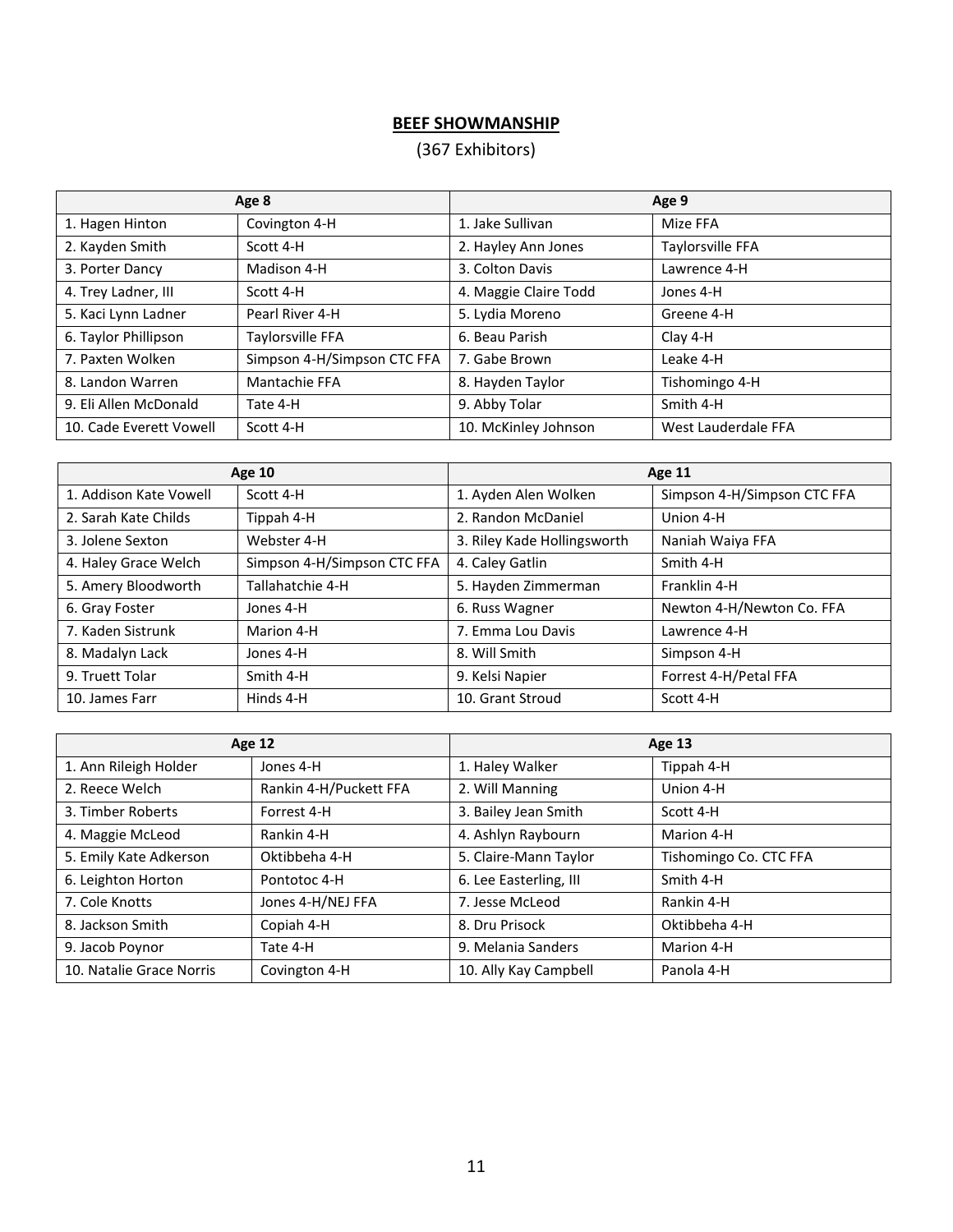# **BEEF SHOWMANSHIP**

| Age 14                    |                        | <b>Age 15</b>         |               |
|---------------------------|------------------------|-----------------------|---------------|
| 1. Anna Beth Blackwell    | Raleigh FFA            | 1. Whitney Watts      | Lincoln 4-H   |
| 2. Kathryn Johnson        | Lincoln 4-H            | 2. Stran Melancon     | Lincoln 4-H   |
| 3. Charlie Sutherland, IV | Forrest 4-H            | 3. Davian Powell      | Holmes 4-H    |
| 4. Hannah Buse            | Jones 4-H              | 4. Connor Hidalgo     | Lee 4-H       |
| 5. Conner Boyles          | Smith 4-H              | 5. Chloe Tolar        | Smith 4-H     |
| 6. Faith Sullivan         | Mize FFA               | 6. McKenna Prisock    | Oktibbeha 4-H |
| 7. Cheyenne Hughes        | Tishomingo Co. CTC FFA | 7. Jace Welborn       | Jasper 4-H    |
| 8. Kristopher Hank Beatty | Scott 4-H              | 8. Anna Holland Tyson | Franklin 4-H  |
| 9. Tatum Madden           | Covington 4-H          | 9. Annabeth Sullivan  | Simpson 4-H   |
| 10. Anna Grace Todd       | Jones 4-H              | 10. Marie Clanton     | Franklin 4-H  |

| <b>Age 16</b>                |                  | Age 17                  |                |
|------------------------------|------------------|-------------------------|----------------|
| 1. Rylie Melancon            | Lincoln 4-H      | 1. Janie Carol Parish   | Jeff Davis 4-H |
| 2. Kylie Roberts             | Smith 4-H        | 2. Claire Posey         | Lincoln 4-H    |
| 3. Zack Mills                | Mantachie FFA    | 3. Jenna Fullington     | Hinds 4-H      |
| 4. Karlea Grace Dixon        | Lawrence 4-H     | 4. Austin Alford        | Leake 4-H      |
| 5. Mary Beth Ainsworth       | Lawrence 4-H     | 5. Caitlyn Adams        | Raleigh FFA    |
| 6. Jorden Matthew Thornton   | Pearl River 4-H  | 6. Tyler DIffey         | Holmes 4-H     |
| 7. Jessica Anne Cardwell     | Lee 4-H          | 7. John Taylor McFerrin | Mantachie FFA  |
| 8. Anna Vowell               | Leake 4-H        | 8. Amelia Buckley       | Covington 4-H  |
| 9. Benjamin Hewitt Wilkinson | Pike 4-H         | 9. Maggie Bauer         | Jasper 4-H     |
| 10. Jacob Broome             | Jones 4-H/SJ FFA | 10. Katie Raybourn      | Marion 4-H     |

| <b>Age 18</b>    |               |                     |            |  |
|------------------|---------------|---------------------|------------|--|
| 1. Owen Tolar    | Smith 4-H     | 5. Chance Robinson  | Panola 4-H |  |
| 2. Gabby Simpson | Mantachie FFA | 6. Don Allen Moree  | Hinds 4-H  |  |
| 3. Brooke Manton | Marion 4-H    | 7. Carley Middleton | Rankin 4-H |  |
| 4. Ty Reeves     | Leake 4-H     |                     |            |  |

# ▶**HERDSMEN'S AWARDS** – Junior Beef Division

1. Tate County 2. Scott County 3. Webster County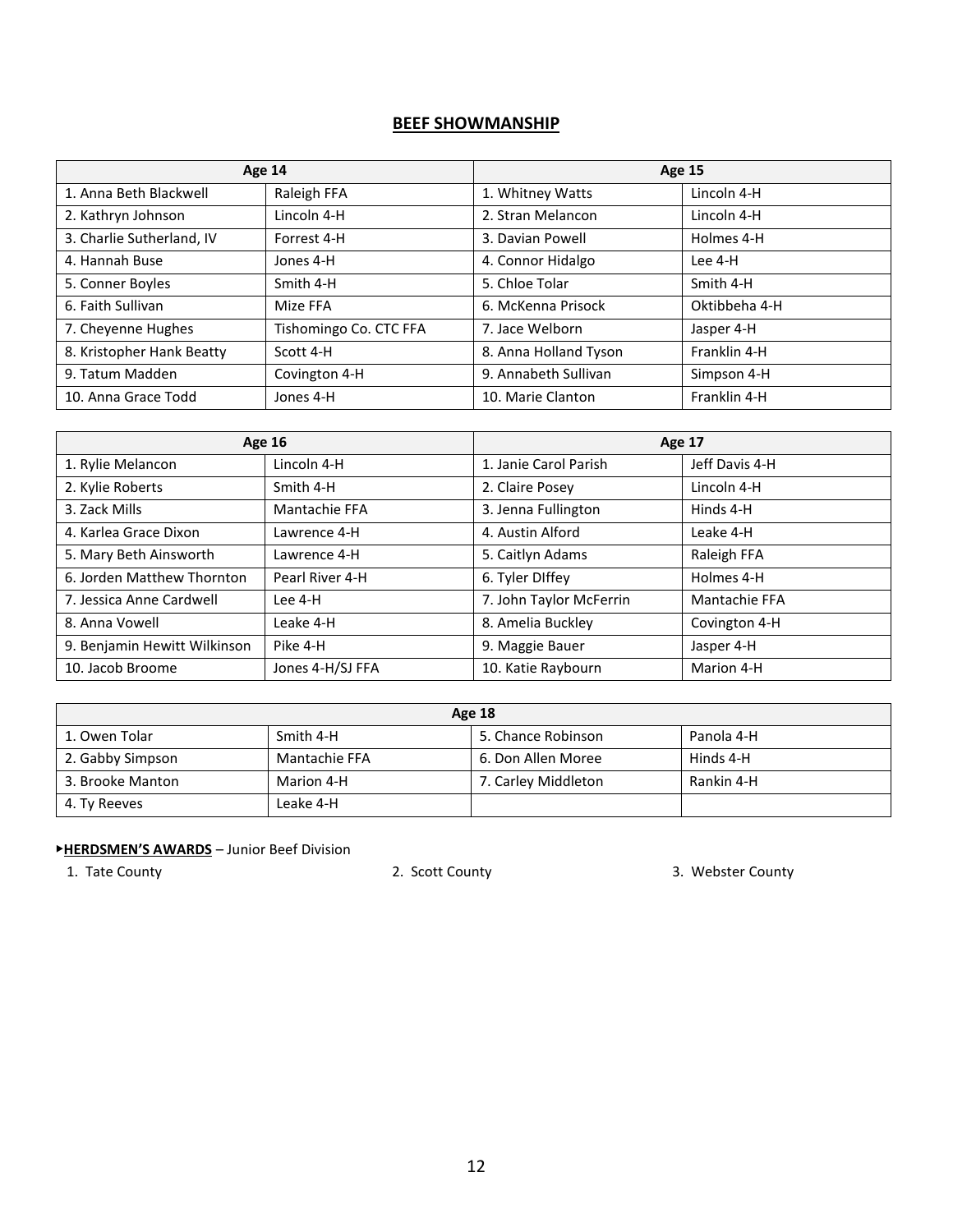#### **MARKET LAMBS**

#### **DIVISION 1**

Champion **Smith 4-H** Champion **Champion** Smith 4-H Reserve Champion **McCarty King McCarty King McCarty King McCarty Accommend** Mazoo 4-H State Bred Champion **Hagen/Katy/Hannah Ware** Montgomery 4-H Res. State Bred Champion Emma Bryson Union 4-H

**DIVISION 2** Champion Jorja/Roxie Roberson Union 4-H

**DIVISION 3** Champion Dane/Vivien Stevens Rankin 4-H

State Bred Champion **Dane/Vivien Stevens Rankin 4-H** Res. State Bred Champion **Dane/Vivien Stevens Rankin 4-H Rankin 4-H** 

**DIVISION 4** Champion Jacob/Joshua Bell Hinds 4-H Reserve Champion **Avery Wood** Avery Wood Montgomery 4-H State Bred Champion The State Bred Champion Champion Jacob/Joshua Bell The Hinds 4-H

**DIVISION 5**

**Grand Champion Grand Champion Grand Champion Hinds 4-H Reserve Grand Champion Avery Wood Avery Wood Montgomery 4-H State Bred Grand Champion** Jacob/Joshua Bell **Hinds 4-H** Hinds 4-H **State Bred Res. Grand Champion** Dane/Vivien Stevens **Rankin 4-H** Rankin 4-H

▶**CLEAN AISLE AWARD**

1. Union County 2. Lee County

Reserve Champion **Avery Wood** Avery Wood Montgomery 4-H State Bred Champion **Avery Wood** Avery Wood Montgomery 4-H Res. State Bred Champion **Hagen/Katy/Hannah Ware** Montgomery 4-H

Reserve Champion **Reserve Champion** Haley Grace Welch Simpson 4-H/CTC FFA

Res. State Bred Champion **Collin/Caitlin Mullins** Montgomery 4-H

Champion Dane/Vivien Stevens Rankin 4-H Reserve Champion The Reserve Champion Champion Hagen/Katy/Hannah Ware Montgomery 4-H State Bred Champion **State Bred Champion** Haley Grace Welch Simpson 4-H/CTC FFA Res. State Bred Champion **Matthew/Morgan White Matthew** Morgan White **Champion** 8-H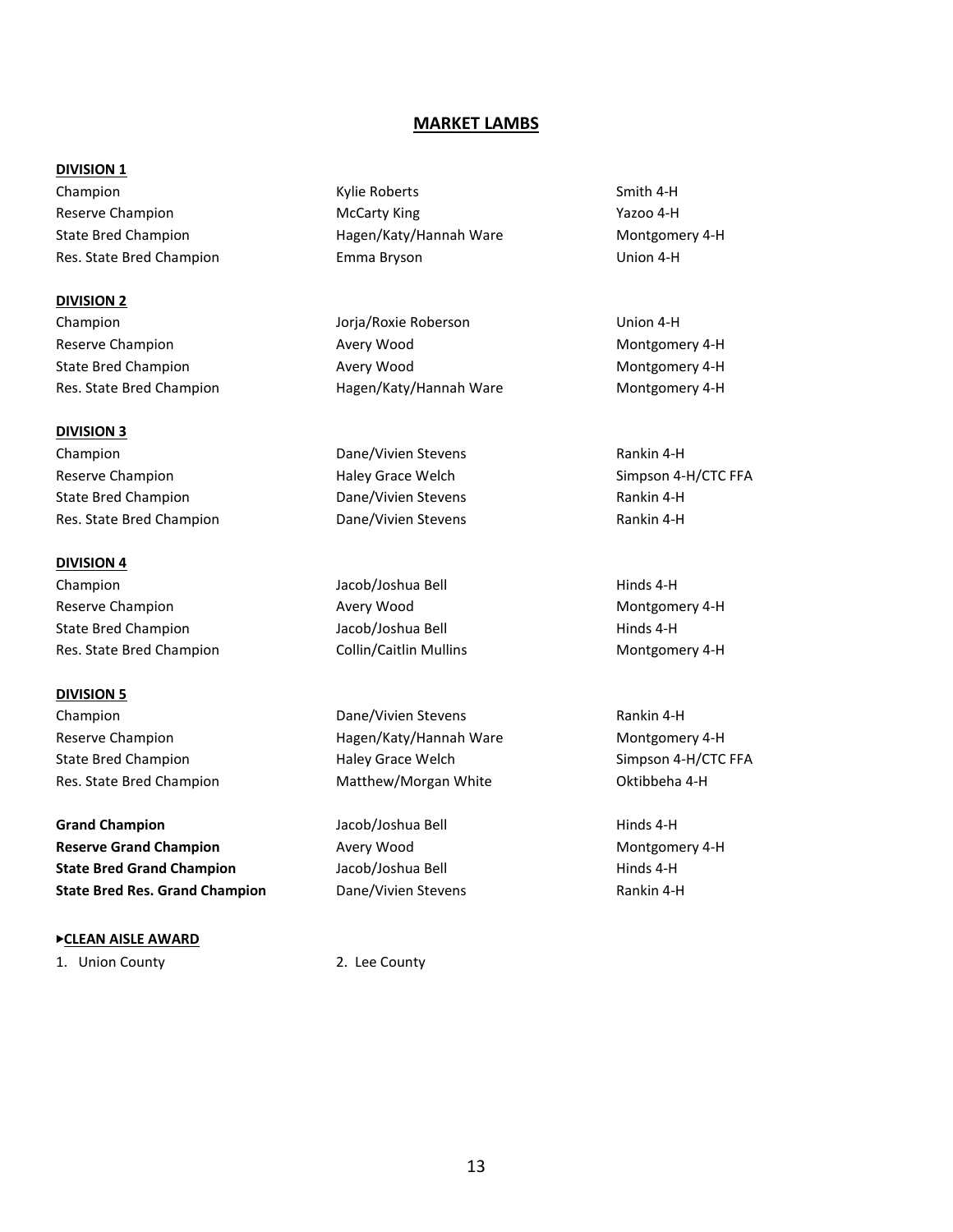#### **WETHER DAMS**

#### **DIVISION 1**

Champion Hagen/Katy/Hannah Ware Montgomery 4-H Reserve Champion Chloe May/Issabella Magyer Yazoo 4-H State Bred Champion **Hagen/Katy/Hannah Ware** Montgomery 4-H Res. State Bred Champion **Hailey/Tessa Mullins** Montgomery 4-H **DIVISION 2** Champion Jacob/Joshua Bell Hinds 4-H Reserve Champion **Reserve Champion** Dane/Vivien Stevens **Rankin 4-H** State Bred Champion **Mathems** Jacob/Joshua Bell **Hinds 4-H** Hinds 4-H Res. State Bred Champion Collin/Caitlin Mullins Montgomery 4-H **DIVISION 3** Champion Jorja/Roxie Roberson Union 4-H Reserve Champion **Reserve Champion** Dane/Vivien Stevens **Rankin 4-H** State Bred Champion Elizabeth Grace Nichols Pontotoc 4-H Res. State Bred Champion Leighton Horton Pontotoc 4-H **Grand Champion Grand Champion Jacob/Joshua Bell Hinds 4-H Hinds 4-H Reserve Grand Champion Matter of America Additional Additional Addition 4-H** Union 4-H **State Bred Grand Champion** Jacob/Joshua Bell **Hinds 4-H** Hinds 4-H

**State Bred Res. Grand Champion** Elizabeth Grace Nichols **Elizabeth Crace Nichols** Pontotoc 4-H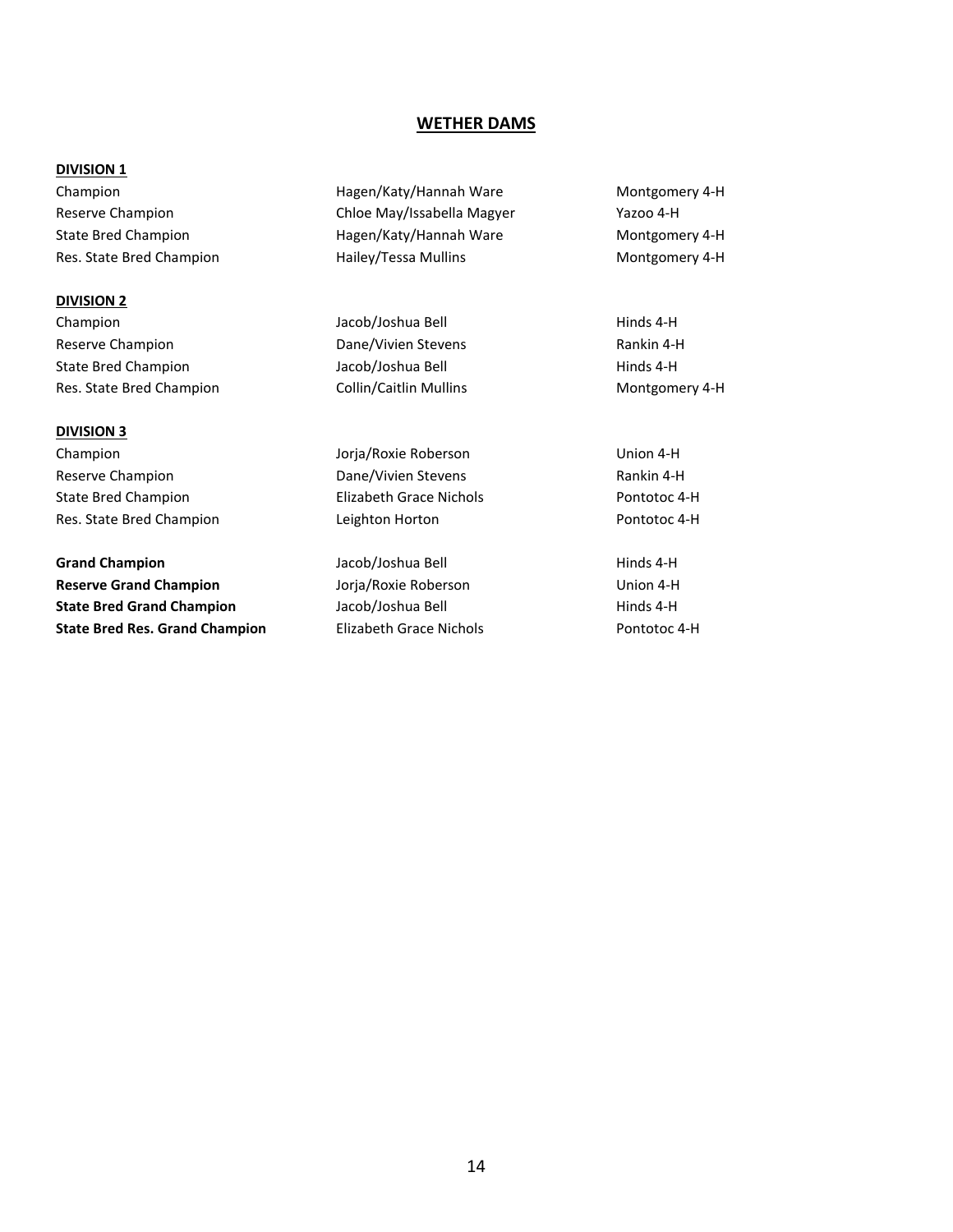# **LAMB SHOWMANSHIP**

# (47 Exhibitors)

| Age 8                    |                     | Age 9              |                      |  |
|--------------------------|---------------------|--------------------|----------------------|--|
| 1. Paxton Wolken         | Simpson 4-H/CTC FFA | 1. Emma Bryson     | Union 4-H            |  |
| 2. Stella Nicole Jenkins | Pearl River 4-H     | 2. McCarty King    | Yazoo 4-H            |  |
| 3. Brason Fox            | Simpson 4-H         | 3. Brady Cornelius | <b>Nettleton FFA</b> |  |
| 4. Mary Claire Allman    | Montgomery 4-H      |                    |                      |  |
| 5. Chloe May             | Yazoo 4-H           |                    |                      |  |

| <b>Age 10</b>           |                | <b>Age 11</b>           |                     |  |
|-------------------------|----------------|-------------------------|---------------------|--|
| 1. Haley Grace Welch    | Simpson 4-H    | 1. Vivien Stevens       | Rankin 4-H          |  |
| 2. Hannah Hayes Ware    | Montgomery 4-H | 2. Ayden Alen Wolken    | Simpson 4-H/CTC FFA |  |
| 3. Roxie Roberson       | Union 4-H      | 3. Copelen Gage Ratliff | Stone 4-H           |  |
| 4. Morgan White         | Oktibbeha 4-H  |                         |                     |  |
| 5. Issabella May Magyar | Yazoo 4-H      |                         |                     |  |
| 6. Jeremy Pennington    | Lawrence 4-H   |                         |                     |  |
| 7. Gray Foster          | Jones 4-H      |                         |                     |  |

| <b>Age 12</b>           |                | <b>Age 13</b>      |                |
|-------------------------|----------------|--------------------|----------------|
| 1. Avery Wood           | Montgomery 4-H | 1. Jorja Roberson  | Union 4-H      |
| 2. Leighton Horton      | Pontotoc 4-H   | 2. Caitlin Mullins | Montgomery 4-H |
| 3. Calden Ridge Ratliff | Stone 4-H      |                    |                |
| 4. Caitlyn Ard          | Pontotoc 4-H   |                    |                |
| 5. Conner Shelton       | Calhoun 4-H    |                    |                |
| 6. Matthew White        | Oktibbeha 4-H  |                    |                |
| 7. Pacey Baucum         | Jones 4-H      |                    |                |
| 8. Ty Franklin          | Pontotoc 4-H   |                    |                |
| 9. Bella Temple         | Lauderdale 4-H |                    |                |
| 10. Will Temple         | Lauderdale 4-H |                    |                |

| Age 14             |                             | <b>Age 15</b>              |                |
|--------------------|-----------------------------|----------------------------|----------------|
| 1. Dane Stevens    | Rankin 4-H                  | 1. Elizabeth Grace Nichols | Pontotoc 4-H   |
| 2. Tessa Mullins   | Montgomery 4-H              | 2. Collin Mullins          | Montgomery 4-H |
| 3. Chloe Palmer    | Prentiss 4-H/Jumpertown FFA | 3. Tori Williamson         | Simpson 4-H    |
| 4. Madelyn Smith   | Loyd Star FFA               | 4. Skylar Noblin-Laminack  | Hinds 4-H      |
| 5. Paige Baucum    | Jones 4-H                   |                            |                |
| 6. Madison Pickett | Loyd Star FFA               |                            |                |

| <b>Age 16</b>         |                | Ages 17-18           |             |
|-----------------------|----------------|----------------------|-------------|
| 1. Jacob Bell         | Hinds 4-H      | 1. Carolyn Robertson | Smith 4-H   |
| 2. Hagen Ware         | Montgomery 4-H | 2. Mikayla Shelton   | Calhoun 4-H |
| 3. Jason Tyler        | Loyd Star FFA  | 3. Shae Philips      | Lee 4-H     |
| 4. Christian Steckler | Loyd Star FFA  |                      |             |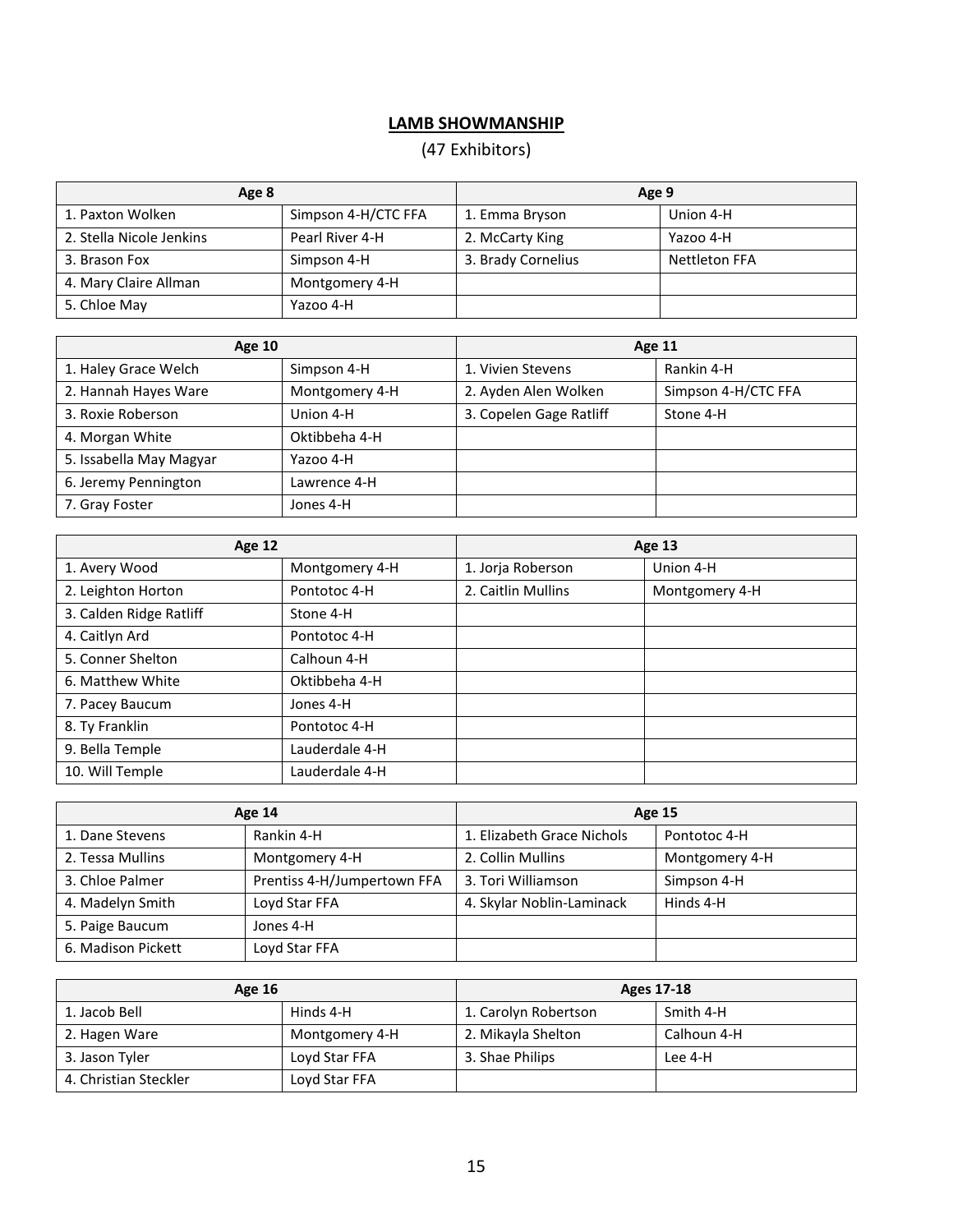#### **MARKET SWINE**

#### **LIGHTWEIGHT DIVISION**

Champion Lightweight Tripp McGee, Newton 4-H Res. Champion Lightweight **Hayden Kilgore, Jones 4-H** MS Bred Champion **MS Bred Champion** Jensyn Cain, Calhoun 4-H

#### **MIDDLEWEIGHT DIVISION**

#### **HEAVYWEIGHT DIVISION**

#### ▶**CLEAN AISLE AWARDS** – Junior Swine Division

1. Calhoun 4-H

MS Bred Reserve Champion Stormy Thompson, Calhoun 4-H

Champion Middleweight Jaylynn/Breelynn/Layton/Payton Cloy, Lincoln 4-H Res. Champion Middleweight **Rainer/Milla Ledbetter, Humphreys 4-H** MS Bred Champion Jaylynn/Breelynn/Layton/Payton Cloy, Lincoln 4-H MS Bred Reserve Champion Rainer/Milla Ledbetter, Humphreys 4-H

Champion Heavyweight Savana/Ada/Millie Ashley, Wilkinson 4-H Res. Champion Heavyweight Graci/Luke Sullivan, Smith 4-H MS Bred Champion Savana/Ada/Millie Ashley, Wilkinson 4-H MS Bred Reserve Champion Graci/Luke Sullivan, Smith 4-H

**Grand Champion** Jaylynn/Breelynn/Layton/Payton Cloy, Lincoln 4-H **Res. Grand Champion** Savana/Ada/Millie Ashley, Wilkinson 4-H **MS Bred Grand Champion** Jaylynn/Breelynn/Layton/Payton Cloy, Lincoln 4-H **MS Bred Reserve Grand Champion** Savana/Ada/Millie Ashley, Wilkinson 4-H

#### **SWINE SHOWMANSHIP**

(17 Exhibitors)

| Age 8-9            |               | Age 10-11          |             |
|--------------------|---------------|--------------------|-------------|
| 1. Milla Ledbetter | Humphreys 4-H | 1. Tripp McGee     | Newton 4-H  |
| 2. Payton Cloy     | Lincoln 4-H   | 2. Breelynn Cloy   | Lincoln 4-H |
| 3. Layton Cloy     | Lincoln 4-H   | 3. Stormy Thompson | Calhoun 4-H |
| 4. Luke Sullivan   | Smith 4-H     | 4. Lindsey Hogue   | Yazoo 4-H   |

| Age 12-13              |             | Age 14-15             |               |
|------------------------|-------------|-----------------------|---------------|
| 1. Jaylynn Brooke Cloy | Lincoln 4-H | 1. Savana Dawn Ashley | Wilkinson 4-H |
| 2. Jensyn Cain         | Calhoun 4-H | 2. Lacey Wheeler      | Hinds 4-H     |
| 3. Graci Sullivan      | Smith 4-H   | 3. Hayden Kilgore     | Jones 4-H     |
|                        |             | 4. Lynzie Pevey       | Simpson 4-H   |

| Age 16-18        |               |                  |             |  |
|------------------|---------------|------------------|-------------|--|
| L. Allie Rodgers | Humphreys 4-H | 2. Ellen Harrell | Calhoun 4-H |  |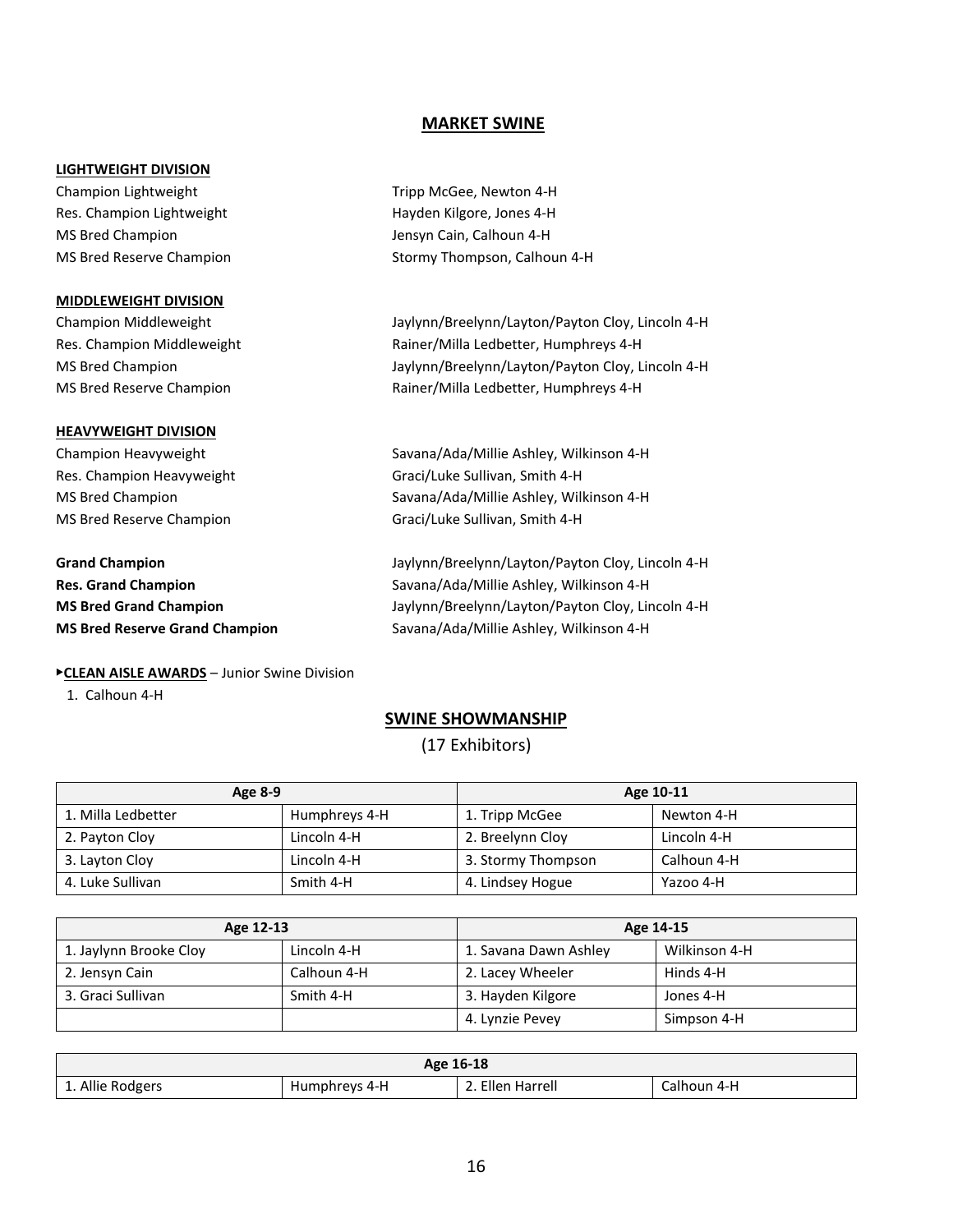#### **DAIRY CATTLE**

#### **HOLSTEIN**

#### **JERSEY**

#### **OTHER PUREBREDS**

Junior Champion Connor/Brooklyn Kilpatrick Pontotoc 4-H

#### **JUNIOR COMMERCIAL DAIRY HEIFER SHOW**

| <b>Champion Commercial Dairy Heifer</b>         |  |
|-------------------------------------------------|--|
| <b>Reserve Champion Commercial Dairy Heifer</b> |  |

**HERDSMEN'S AWARD** – Junior Dairy Division 1. Walthall 4-H 2. Pontotoc 4-H 3. Tate County

- 
- 
- 
- 4. Pontotoc County
- Junior Champion Kirsten Wade Walthall 4-H Reserve Junior Champion **National Champion** Drew Berthelot **Drew Berthelot** Walthall 4-H Senior Champion **Senior Champion** Champion **Lee Taylor Champion Prentiss 4-H** Reserve Senior Champion and Communication Madi Ard Madi Ard Lincoln 4-H **Grand Champion Champion Constanting Constanting Lee Taylor Constanting Constanting Prentiss 4-H Reserve Grand Champion Champion Champion Madi Ard Madi Ard Lincoln 4-H** Lincoln 4-H
- Junior Champion **Carl Taylor** Carl Taylor Carl Taylor **Carl Taylor** Prentiss 4-H Reserve Junior Champion **Seth Jackson** Seth Jackson Seth Jackson Seth Jackson Lincoln 4-H Senior Champion Lauren Bryant Tippah 4-H Reserve Senior Champion and Carl Taylor Carl Taylor Carl Taylor Carl Taylor Prentiss 4-H **Grand Champion** Lauren Bryant Tippah 4-H **Reserve Grand Champion Carl Taylor** Carl Taylor **Carl Taylor Prentiss 4-H**
- Reserve Junior Champion **Evan Powers** Evan Powers **Tate 4-H** Tate 4-H Senior Champion **Kaleigh Robinson** Kaleigh Robinson **Lincoln 4-H** Company Company Lincoln 4-H Reserve Senior Champion **Mallory Ard Mallory Ard Lincoln 4-H** Lincoln 4-H **Grand Champion Champion Champion Champion Champion Champion Champion Champion Champion Champion Champion Champion Champion Champion Champion Champion Champion Champion Champion Champi Reserve Grand Champion Mallory Ard Mallory Ard Lincoln 4-H**

**Commercial Taylor Commercial Dairy Commercial Dairy Hunter Taylor Independence FFA/Tate 4-H Reserve Champion Commercial Dairy Heifer** John-Rivers/Ramsey Brown Lincoln 4-H

#### **COUNTY HERD PRETTY COW CONTEST**

- 1. Prentiss County 1. Kirsten Wade/Kamden Young, Walthall County
- 2. Tippah County 2. Ila Haze Manning, Pontotoc County
- 3. Walthall County 3. Brooklyn Claire Kilpatrick, Pontotoc County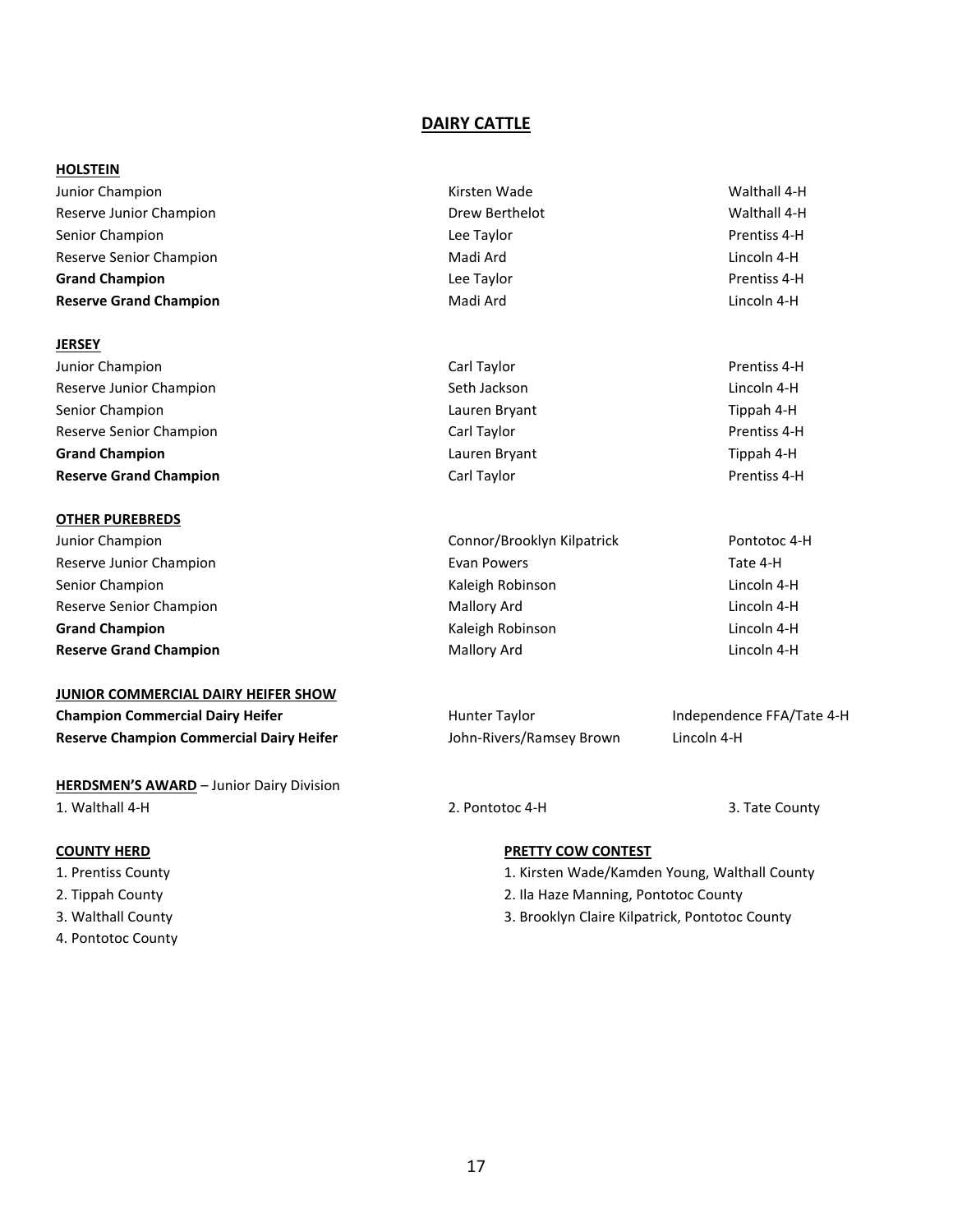# **DAIRY SHOWMANSHIP**

# (59 Exhibitors)

| Ages 8-9               |               | <b>Ages 10-11</b>   |               |
|------------------------|---------------|---------------------|---------------|
| 1. Nathan Bryant       | Tippah 4-H    | 1. Kaleigh Robinson | Lincoln 4-H   |
| 2. Millie Ashley       | Wilkinson 4-H | 2. Lee Taylor       | Prentiss 4-H  |
| 3. David Lee Balliet   | Newton 4-H    | 3. Lauren Bryant    | Tippah 4-H    |
| 4. Abigail Ables       | Pike 4-H      | 4. Kirsten Wade     | Walthall 4-H  |
| 5. Arden James         | Lincoln 4-H   | 5. Ella Ard         | Lincoln 4-H   |
| 6. Brooklyn Kilpatrick | Pontotoc 4-H  | 6. Skylar Balliet   | Newton 4-H    |
| 7. Peyton Johnson      | Walthall 4-H  | 7. Conner Stokes    | Oktibbeha 4-H |
| 8. Alena O'Conner      | Tate 4-H      | 8. Luke Schilling   | Oktibbeha 4-H |
| 9. Leigh Campbell Hand | Hinds 4-H     | 9. L Hatton         | Tate 4-H      |
| 10. Peyton Lusk        | Walthall 4-H  | 10. Lauren Hand     | Hinds 4-H     |

|                      | <b>Ages 12-13</b> |                       | Ages 14-15                |
|----------------------|-------------------|-----------------------|---------------------------|
| 1. Ramsey Brown      | Lincoln 4-H       | 1. Seth Jackson       | Lincoln 4-H               |
| 2. Mallory Ard       | Lincoln 4-H       | 2. Chase Foster       | Pontotoc 4-H              |
| 3. Connor Kilpatrick | Pontotoc 4-H      | 3. Josie Didonna      | Pontotoc 4-H              |
| 4. Helen Beason      | Neshoba 4-H       | 4. Hunter Beason      | Neshoba Central FFA       |
| 5. Haley Nevels      | Warren 4-H        | 5. Savana Dawn Ashley | Wilkinson 4-H             |
| 6. Lee Hatton        | Tate 4-H          | 6. Mylie Robinson     | Lincoln 4-H               |
| 7. Evan Powers       | Tate 4-H          | 7. John Rivers Brown  | Lincoln 4-H               |
|                      |                   | 8. Kasey McDowell     | Independence FFA/Tate 4-H |
|                      |                   | 9. Savannah Cook      | Independence FFA/Tate 4-H |
|                      |                   | 10. Drew Berthelot    | Walthall 4-H              |

| Ages 16-18             |                                 |                        |              |
|------------------------|---------------------------------|------------------------|--------------|
| 1. Hunter Taylor       | Independence FFA/Tate 4-H       | 6. Mary Beth Ainsworth | Lawrence 4-H |
| 2. Renee Denise Harris | Pearl River 4-H/Poplarville FFA | 7. Tyler Meyers        | Tate 4-H     |
| 3. Brian Pace          | Neshoba 4-H                     | 8. Anna Vowell         | Leake 4-H    |
| 4. Oree Carmichael     | Newton 4-H                      | 9. Tristian Rushing    | Walthall 4-H |
| 5. Jonah Flake         | Neshoba Central FFA             |                        |              |

#### **DAIRY COW SWEETHEART CONTESTS**

Junior Sweetheart **Lauren Bryant** Lauren Bryant Christian Material Active Report Act Material Act Materia and Tippah 4-H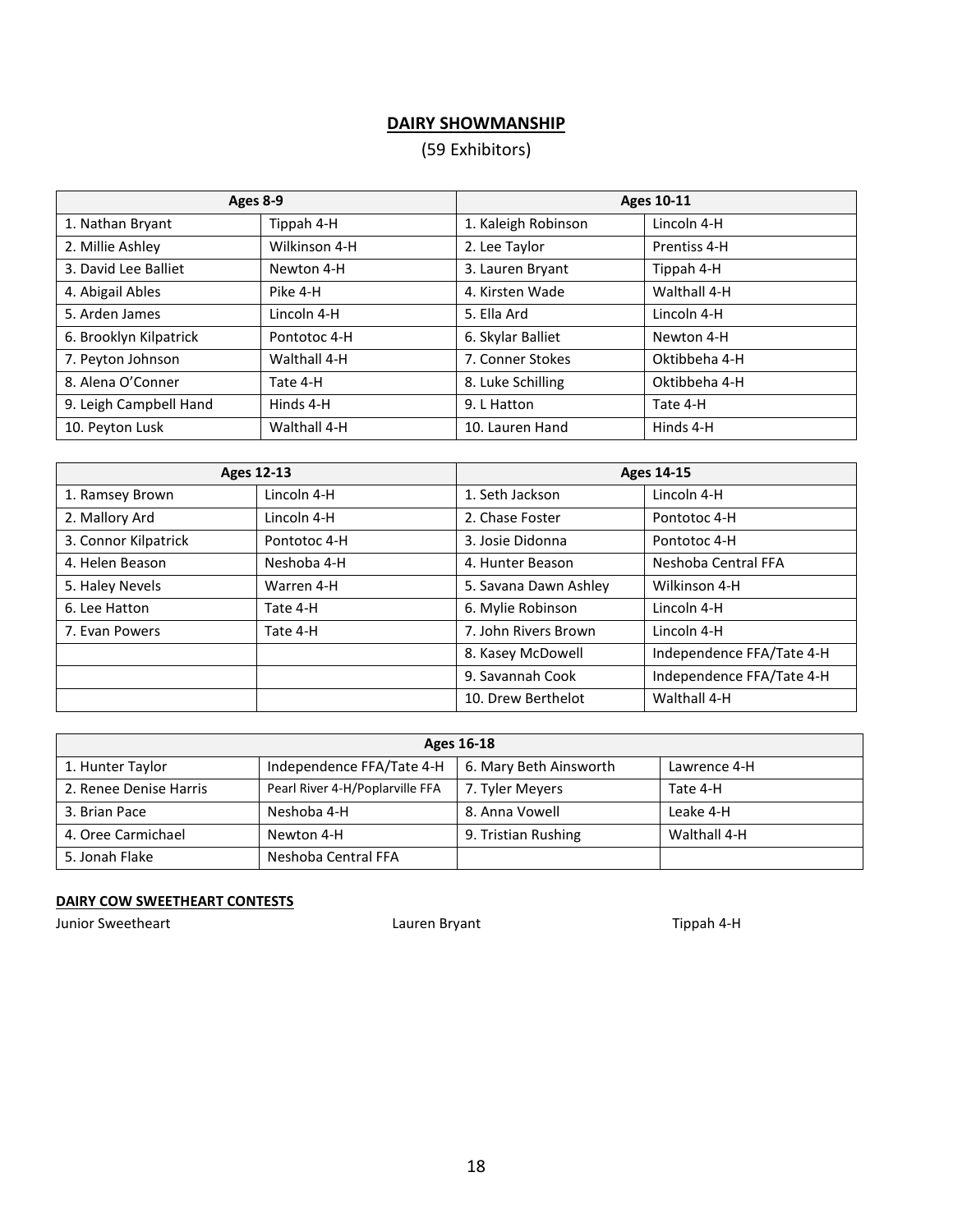#### **MARKET GOATS**

#### **LIGHTWEIGHT DIVISION**

Champion Lightweight **Hannah Katherine Jones** Madison 4-H Res. Champion Lightweight **Emma/Walt Jenkins** Emma/Walt Jenkins Madison 4-H MS Bred Champion **Regan Hand** Regan Hand Newton FFA/4-H Reserve MS Bred Champion **Hope White** Hope White Hope White Assessment Design Assessment Design Assessment Design

#### **LIGHT MEDIUMWEIGHT DIVISION**

Champion Light Mediumweight **Emma/Walt Jenkins** Emma/Walt Jenkins Madison 4-H Res. Champion Light Mediumweight **Katie Barnes** Katie Barnes Newton FFA/4-H MS Bred Champion **MS Bred Champion Katie Barnes** Katie Barnes Newton FFA/4-H Reserve MS Bred Champion The Champion Control of the Unit of Austin Posey The Server Control of Loyd Star FFA

#### **MEDIUMWEIGHT DIVISION**

Champion Mediumweight Shae/Trevor Philips Lee 4-H Res. Champion Mediumweight Newton FFA/4-H Katie Barnes Newton FFA/4-H Newton FFA/4-H MS Bred Champion **Shae/Trevor Philips** Lee 4-H Reserve MS Bred Champion **Layla** Layla and Layla and Bramlitt Calhoun 4-H

#### **LIGHT HEAVYWEIGHT DIVISION**

Champion Light Heavyweight Cassidy Turbville Champion Light Heavyweight Cassidy Turbville Res. Champion Light Heavyweight Tyler Ford Branch Tyler Ford Branch Holmes 4-H MS Bred Champion **Matism Cassidy Turbville** Madison 4-H Reserve MS Bred Champion **National Champion** Tyler Ford Branch National Branch Holmes 4-H

#### **HEAVYWEIGHT DIVISION**

Champion Heavyweight **Cassidy Turbville** Cassidy Turbville Madison 4-H Reserve Champion Heavyweight Mikayla/Conner Shelton Calhoun 4-H MS Bred Champion **Mathematic Cassidy Turbville** Madison 4-H Reserve MS Bred Champion The Calloun A-H Mikayla/Conner Shelton Theorem Calhoun 4-H

**Grand Champion Cassidy Turbville Cassidy Turbville** Madison 4-H **Reserve Grand Champion Shae/Trevor Philips Lee 4-H MS Bred Grand Champion Madison 4-H** Cassidy Turbville Madison 4-H **Reserve MS Bred Grand Champion** Shae/Trevor Philips Lee 4-H

#### **MEAT GOAT PRINCESS** Junior Princess Layton Varner Rankin 4-H

Senior Princess Shelby Abrams Chickasaw 4-H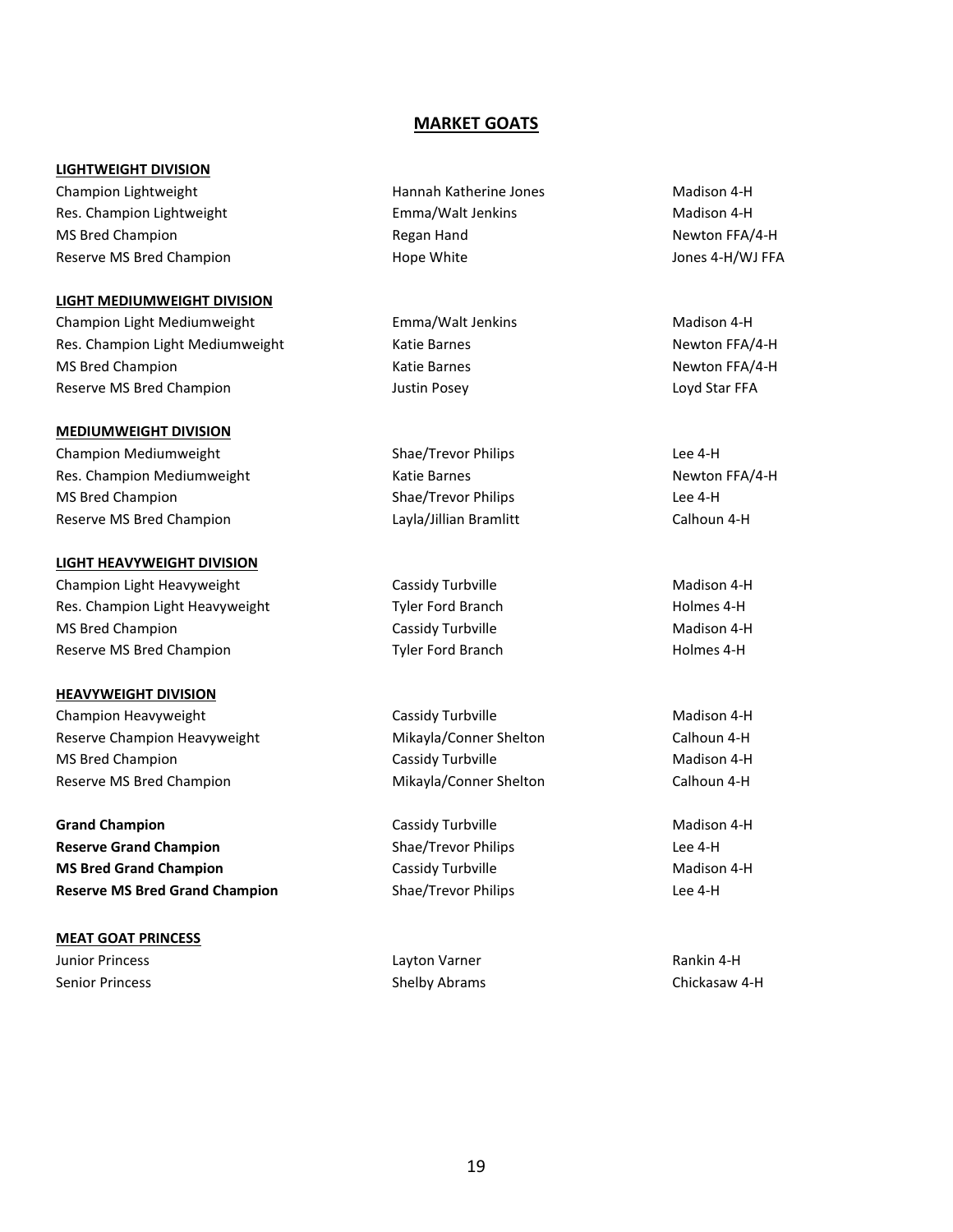#### **COMMERCIAL MEAT GOAT DOES**

#### **LIGHTWEIGHT DIVISION**

#### **LIGHT MEDIUMWEIGHT DIVISION**

Champion Light Medium Weight **Cassidy Turbville** Champion Light Madison 4-H Res. Champion Light Medium Weight Microsoft Mikayla/Conner Shelton Calhoun 4-H MS Bred Champion **Mikayla** Mikayla Conner Shelton Calhoun 4-H Reserve MS Bred Champion The Carmen Hamilton Carmen Hamilton Rankin 4-H/Pelahatchie FFA

#### **MEDIUMWEIGHT DIVISION**

Champion Medium Weight Tristen/Taylor Phillipson Taylorsville FFA Res. Champion Medium Weight **Kaitlyn Lee Kyzar** Kaitlyn Lee Kyzar Kaitlyn Lee Kyzar Loyd Star FFA MS Bred Champion **Kaitlyn Lee Kyzar** Kaitlyn Lee Kyzar Kaitlyn Lee Kyzar Kaitlyn Lee Kyzar Kaitlyn Lee Kyzar Kaitlyn Lee Kyzar Kaitlyn Lee Kyzar Kaitlyn Lee Kyzar Kaitlyn Lee Kyzar Kaitlyn Lee Kyzar Kaitlyn Lee Kyzar Kaitl Reserve MS Bred Champion The Champion Case of Marion Katie Norris Theorem and Mest Marion FFA

#### **LIGHT HEAVYWEIGHT DIVISION**

Champion Light Heavy Weight Cassidy Turbville Champion Light Heavy Weight Cassidy Turbville Res. Champion Light Heavy Weight **Adam/Brady Cornelius** Adam/Brady Cornelius Nettleton FFA MS Bred Champion **Adam/Brady Cornelius** Adam/Brady Cornelius Nettleton FFA Reserve MS Bred Champion The Shae/Trevor Philips Changes are the 4-H

#### **HEAVYWEIGHT DIVISION**

Champion Heavy Weight Shae/Trevor Philips Lee 4-H Reserve Champion Heavy Weight Tyler Ford Branch Tyler Ford Branch Holmes 4-H MS Bred Champion **Shae/Trevor Philips** Shae/Trevor Philips Lee 4-H Reserve MS Bred Champion The Champion Adam/Brady Cornelius Nettleton FFA

**Grand Champion Cassidy Turbville Cassidy Turbville** Madison 4-H **Reserve Grand Champion Cassidy Turbville Madison 4-H** Cassidy Turbville **MS Bred Grand Champion Adam/Brady Cornelius** And Cornelius Nettleton FFA **Reserve MS Bred Grand Champion** Mikayla/Conner Shelton Calhoun 4-H

Champion Light Weight Emma/Walt Jenkins Madison 4-H Res. Champion Light Weight **Payton/Mallary/Paxton Lemoine** Rankin 4-H/Pelahatchie FFA MS Bred Champion **Adam/Brady Cornelius** Adam/Brady Cornelius Nettleton FFA Reserve MS Bred Champion **Matter and Accord Accord Accord Accord Accord Accord Accord Accord Accord Accord Accord Accord Accord Accord Accord Accord Accord Accord Accord Accord Accord Accord Accord Accord Accord Accord Acc**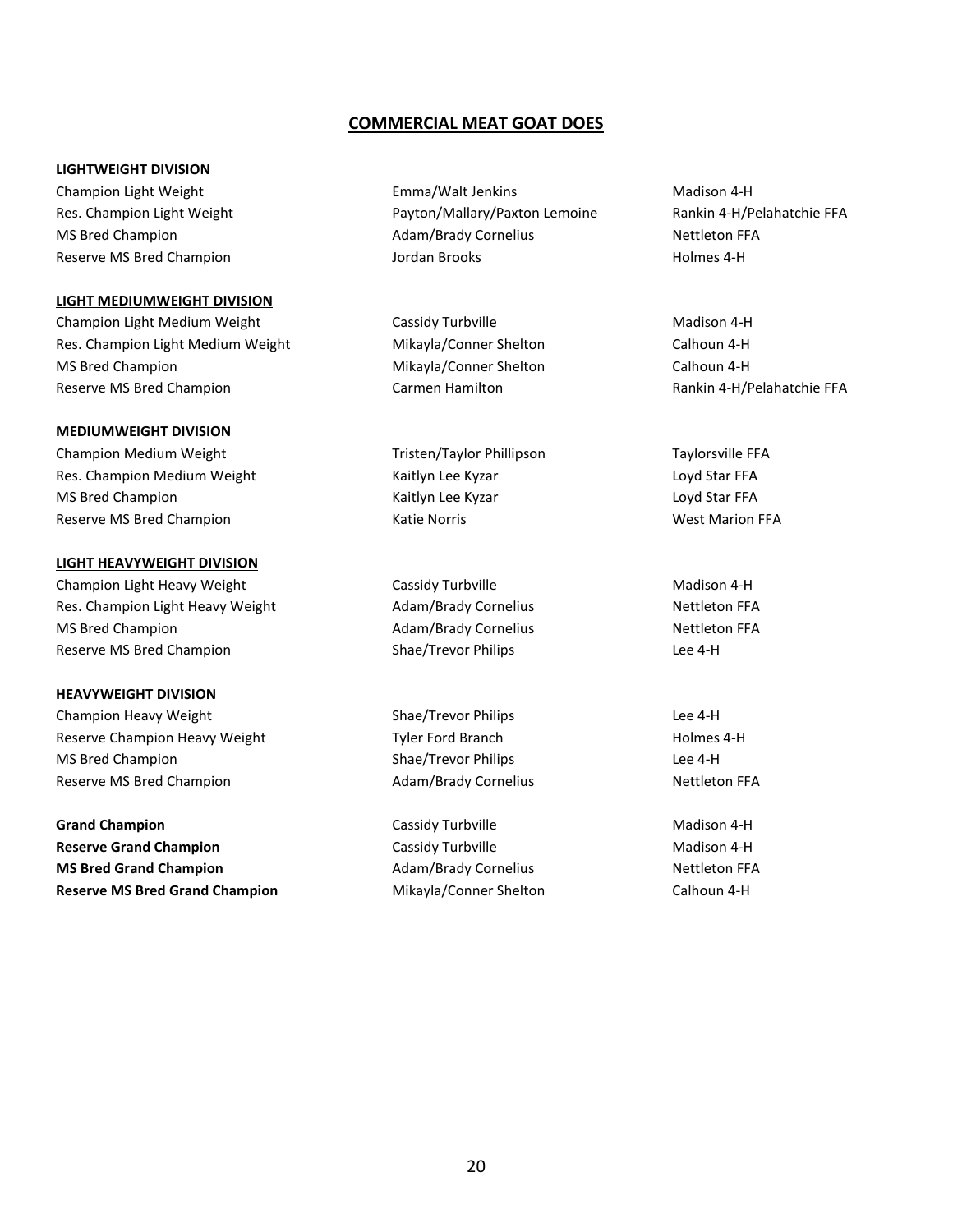# **GOAT SHOWMANSHIP**

# (110 Exhibitors)

| Age 8                |                        | Age 9                      |                   |
|----------------------|------------------------|----------------------------|-------------------|
| 1. Kali Huffman      | Webster 4-H            | 1. Jordan Brooks           | Holmes 4-H        |
| 2. Jillian Bramlitt  | Calhoun 4-H            | 2. Jacob Reese Woodard     | Webster 4-H       |
| 3. Taylor Phillipson | Taylorsville FFA       | 3. Zoe Beth Pierce         | Pearl River 4-H   |
| 4. Walt Jenkins      | Madison 4-H            | 4. Hayley Ann Jones        | Taylorsville FFA  |
| 5. Paxton Wolken     | Simpson 4-H/CTC FFA    | 5. Randall Childress       | Greene 4-H        |
| 6. Brody Gerrish     | Webster 4-H            | 6. Allie Avent             | Lafayette 4-H/FFA |
| 7. Cayden Hogue      | Union 4-H              | 7. Abby Tolar              | Marion 4-H        |
| 8. Tripp Buse        | Lafayette 4-H          | 8. Anna Grace Davis        | Yazoo 4-H         |
| 9. Paxton Lemoine    | Rankin 4-H/Puckett FFA | 9. Joseph Matthew McDaniel | Lincoln 4-H       |
| 10. Max Gressett     | Scott 4-H              | 10. Addison Laine Barry    | Simpson 4-H       |

| <b>Age 10</b>              |                  | Age 11                        |                        |
|----------------------------|------------------|-------------------------------|------------------------|
| 1. Mason Lane Williams     | Hinds 4-H        | 1. Bailey Chandler            | Webster 4-H            |
| 2. Hayden Barnett          | Calhoun 4-H      | 2. Mallary Lemoine            | Puckett FFA/Rankin 4-H |
| 3. Kaitlyn Lee Kyzar       | Loyd Star FFA    | 3. Ayden Alen Wolken          | Simpson 4-H/CTC FFA    |
| 4. Kade Bryant Walker      | Simpson 4-H      | 4. Kayleigh Avent             | Lafayette 4-H/FFA      |
| 5. Carson Laird            | Franklin 4-H     | 5. Matthew Galloway           | Madison 4-H            |
| 6. Jadyn Collier           | Nanih Waiya FFA  | 6. Maggie Ann Walley          | Perry 4-H              |
| 7. Layton Varner           | Rankin 4-H       | 7. Olivia Danielle Shaw       | Pearl River 4-H        |
| 8. Hope White              | Jones 4-H/WJ FFA | 8. Ethan McCreary             | Lee 4-H/Nettleton FFA  |
| 9. Scarlett Grace Kirkland | Jasper 4-H       | 9. Samuel Ray McDaniel        | Lincoln 4-H            |
|                            |                  | 10. Marissa Claire Williamson | Webster 4-H            |

|                           | <b>Age 12</b>               | Age 13                  |                  |
|---------------------------|-----------------------------|-------------------------|------------------|
| 1. Hannah Katherine Jones | Madison 4-H                 | 1. Jensyn Cain          | Calhoun 4-H      |
| 2. Layla Bramlitt         | Calhoun 4-H                 | 2. Emma Jenkins         | Madison 4-H      |
| 3. Morgan Lashea McLain   | Perry 4-H                   | 3. Laura Leigh Watkins  | Nanih Waiya FFA  |
| 4. Bailey Blakeney        | Taylorsville FFA            | 4. Regan Hand           | Newton 4-H       |
| 5. Molly Sullivan         | Smith 4-H                   | 5. Emily Douglas        | Loyd Star FFA    |
| 6. Aeryn McCullough       | South Panola FFA/Panola 4-H | 6. Morgan Laird         | Franklin 4-H     |
| 7. Makenzi Rogers         | Lee 4-H/Nettleton FFA       | 7. John Harrison        | Jones 4-H/WJ FFA |
|                           |                             | 8. Alysia Campbell      | Pearl River 4-H  |
|                           |                             | 9. Jacob McDaniel       | Nanih Waiya FFA  |
|                           |                             | 10. Emma Claire Bradley | Lee 4-H          |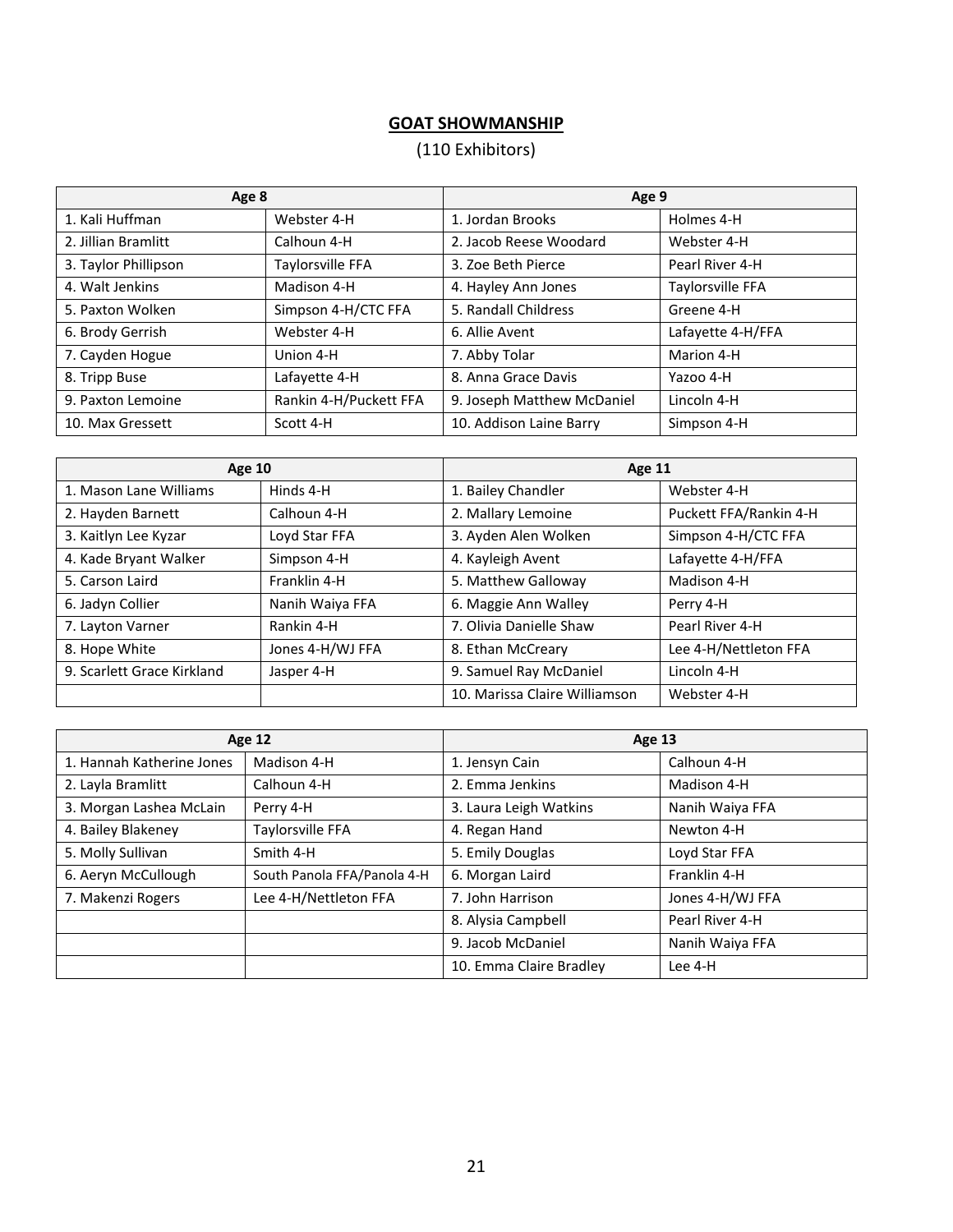# **GOAT SHOWMANSHIP**

|                         | Age 14                 |                    | <b>Age 15</b>    |
|-------------------------|------------------------|--------------------|------------------|
| 1. Lacey Wheeler        | Hinds 4-H              | 1. Katie Barnes    | Newton FFA/4-H   |
| 2. Evan Chandler        | Webster 4-H            | 2. Grace Harrison  | Jones 4-H/WJ FFA |
| 3. Triston Phillipson   | Taylorsville FFA       | 3. Mallory Causey  | Lee 4-H          |
| 4. Justin Posey         | Loyd Star FFA          | 4. Maggie Gressett | Scott 4-H        |
| 5. Payton Lemoine       | Puckett FFA/Rankin 4-H | 5. Katie Whitehead | Franklin 4-H     |
| 6. Breanna Nicole Davis | Pearl River 4-H        | 6. Shaw Adcock     | Nanih Waiya FFA  |
| 7. Dylon Dunaway        | Lawrence 4-H           |                    |                  |
| 8. Hunter Thomas        | Lafayette 4-H          |                    |                  |
| 9. Madelin Wilson       | Rankin 4-H             |                    |                  |
| 10. Joe McCreary        | Lee 4-H/Nettleton FFA  |                    |                  |

|                          | <b>Age 16</b>          |                      | Age 17-18        |
|--------------------------|------------------------|----------------------|------------------|
| 1. Cassidy Turbville     | Madison 4-H            | 1. Matthew Harrison  | Jones 4-H/WJ FFA |
| 2. Parker Winter         | Calhoun 4-H            | 2. Katie Norris      | Marion 4-H       |
| 3. Carmen Hamilton       | Rankin 4-H             | 3. Mikayla Shelton   | Calhoun 4-H      |
| 4. Zachary Brown         | Forrest 4-H            | 4. Tyler Ford Branch | Holmes 4-H       |
| 5. Mary Katherine Martin | Rankin 4-H/Puckett FFA | 5. Shae Philips      | Lee 4-H          |
| 6. Ashlee McDonald       | Nanih Waiya FFA        | 6. Drew Galloway     | Madison 4-H      |
| 7. Ethan Piazza          | Loyd Star FFA          | 7. Rosemary McDaniel | Lincoln 4-H      |
| 8. Hailey Lynn Bond      | Pearl River 4-H        | 8. Shelby Abrams     | Chickasaw 4-H    |
| 9. Molly Whitehead       | Franklin 4-H           | 9. Jacob Piazza      | Loyd Star FFA    |
| 10. Anna Vowell          | Leake 4-H              | 10. Kelsey Kimzey    | Panola 4-H       |

**HERDSMEN'S AWARD** – Junior Goat Division

1. Nettleton FFA

2. Union 4-H

3. Nanih Waiya FFA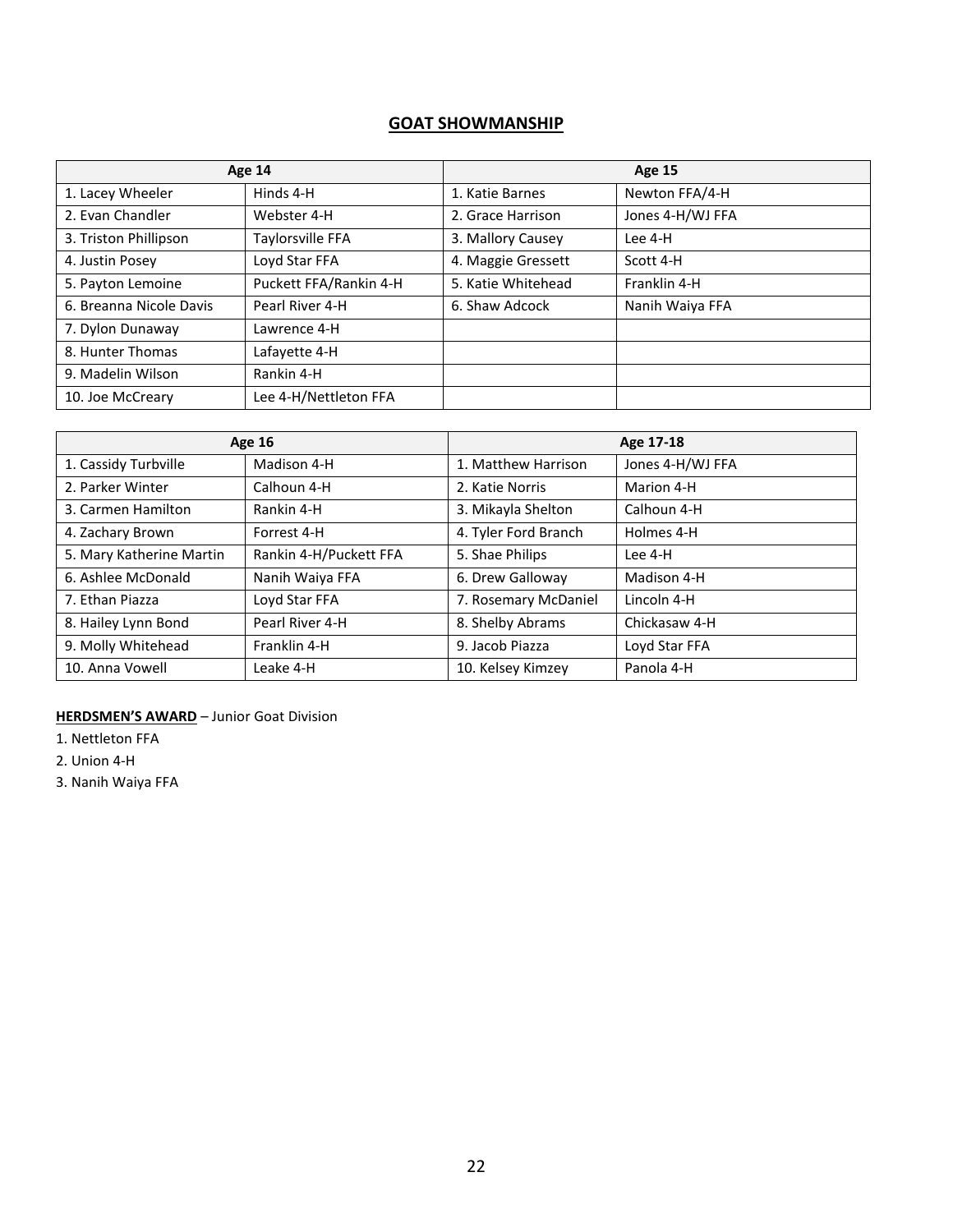# **DAIRY GOATS**

| Champion Alpine Senior Doe                        | Kaitlyn Anne Skelton        | Hinds 4-H     |  |
|---------------------------------------------------|-----------------------------|---------------|--|
| Res. Champion Alpine Senior Doe                   | <b>Mason Lane Williams</b>  | Hinds 4-H     |  |
| Champion LaMancha Senior Doe                      | Ella Claire Burnham         | Franklin 4-H  |  |
| Res. Champion LaMancha Senior Doe                 | Ella Claire Burnham         | Franklin 4-H  |  |
| Champion Nigerian Dwarf Senior Doe                | Jay/Luke Moore              | Lowndes 4-H   |  |
| Res. Champion Nigerian Dwarf Senior Doe           | Jay/Luke Moore              | Lowndes 4-H   |  |
| Champion All Other Purebreds Senior Doe           | Maggie Boswell              | Rankin 4-H    |  |
| Res. Champion All Other Purebreds Senior Doe      | Kenneth Hall, Jr.           | Hinds 4-H     |  |
| Champion Grades & Recorded Grades Senior Doe      | Peyton G. Bell              | Adams 4-H     |  |
| Res. Champion Grades & Recorded Grades Senior Doe | Vana Berryhill              | Franklin 4-H  |  |
| <b>Best in Show Senior Doe</b>                    | Kaitlyn Anne Skelton        | Hinds 4-H     |  |
| <b>Reserve Best in Show Senior Doe</b>            | <b>Mason Lane Williams</b>  | Hinds 4-H     |  |
| <b>Best Udder in Show</b>                         | Kaitlyn Anne Skelton        | Hinds 4-H     |  |
| Champion Alpine Junior Doe                        | Amanda Johnson              | Lee 4-H       |  |
| Res. Champion Alpine Junior Doe                   | Amanda Johnson              | Lee 4-H       |  |
| Champion LaMancha Junior Doe                      | Maggie Boswell              | Rankin 4-H    |  |
| Res. Champion LaMancha Junior Doe                 | <b>Brinkley Boswell</b>     | Rankin 4-H    |  |
| Champion Nigerian Dwarf Junior Doe                | Kaitlyn Planche             | Amite 4-H     |  |
| Res. Champion Nigerian Dwarf Junior Doe           | Callie Bullock              | Rankin 4-H    |  |
| Champion All Other Purebreds Junior Doe           | Makenzie/Presley Scarbrough | Oktibbeha 4-H |  |
| Res. Champion All Other Purebreds Junior Doe      | <b>Olivia Faith Morris</b>  | Oktibbeha 4-H |  |
| Champion Grades & Recorded Grades Junior Doe      | Madelin/Jimmy Wayne Wilson  | Rankin 4-H    |  |
| Res. Champion Grades & Recorded Grades Junior Doe | Theodore/Elliott Haffey     | Itawamba 4-H  |  |
| <b>Best in Show Junior Doe</b>                    | Amanda Johnson              | Lee 4-H       |  |
| <b>Reserve Best in Show Junior Doe</b>            | Amanda Johnson              | Lee 4-H       |  |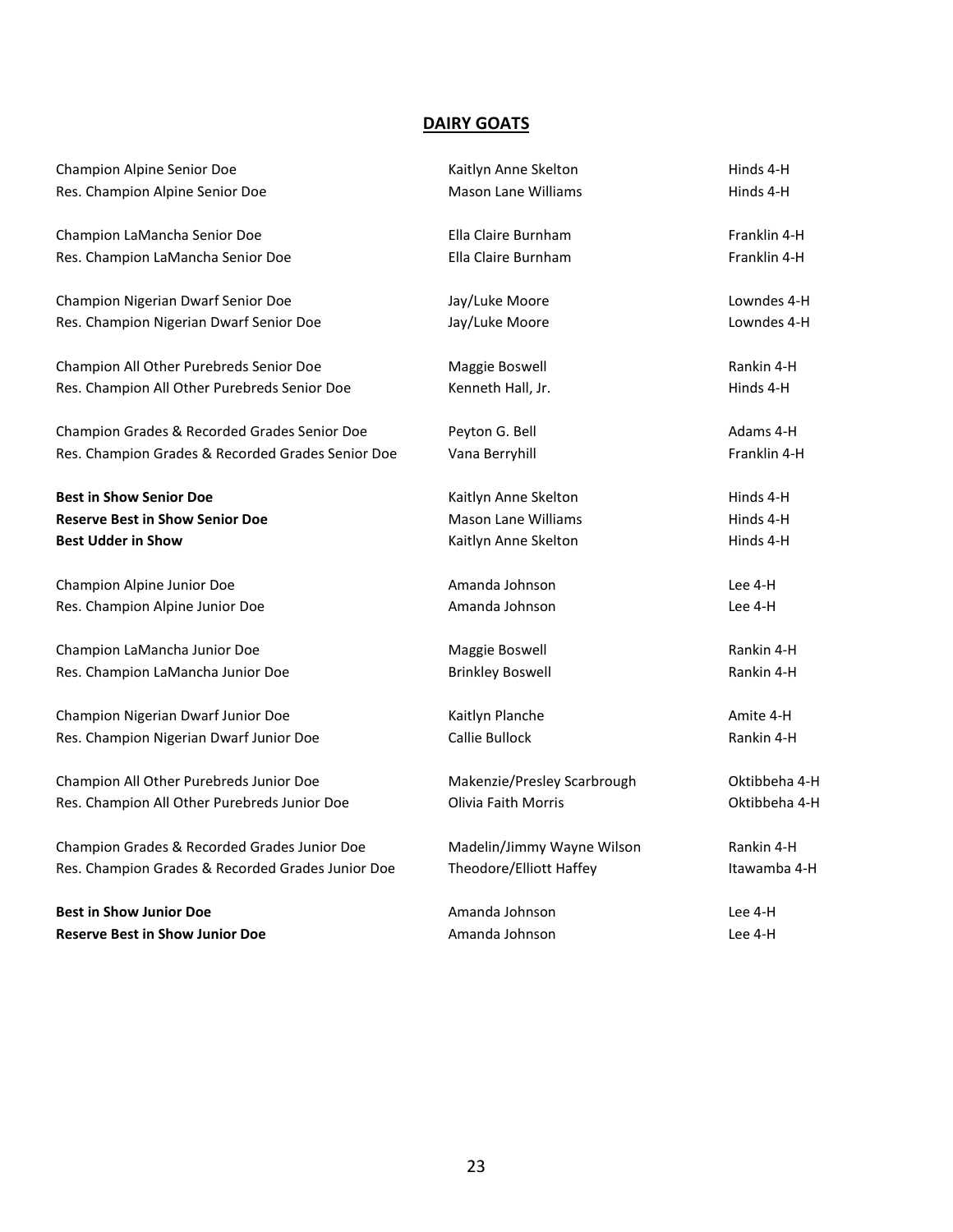# **DAIRY GOAT SHOWMANSHIP**

# (32 Exhibitors)

| Age 8-9            |              |                              | Age 10-11     |
|--------------------|--------------|------------------------------|---------------|
| 1. Luke Alan Moore | Lowndes 4-H  | 1. Mason Lane Williams       | Hinds 4-H     |
| 2. Teddy Haffey    | Itawamba 4-H | 2. Presley Jane Scarbrough   | Oktibbeha 4-H |
| 3. Addie Shepherd  | Lowndes 4-H  | 3. Ella Claire Burnham       | Franklin 4-H  |
| 4. Payton Cloy     | Lincoln 4-H  | 4. Makenzie Laine Scarbrough | Oktibbeha 4-H |
| 5. Ellie Haffey    | Itawamba 4-H | 5. Peyton Bell               | Adams 4-H     |
|                    |              | 6. Breelynn Cloy             | Lincoln 4-H   |
|                    |              | 7. Ella Marie Shepherd       | Lowndes 4-H   |
|                    |              | 8. Piper Ruth Laird          | Lincoln 4-H   |
|                    |              | 9. A.J. Brownlee             | Jones 4-H     |
|                    |              | 10. Jimmy Wayne Wilson       | Rankin 4-H    |

| Age 12-13               |               |                         | Age 14-15   |
|-------------------------|---------------|-------------------------|-------------|
| 1. Olivia Faith Morris  | Oktibbeha 4-H | 1. Kaitlyn Anne Skelton | Hinds 4-H   |
| 2. Emily Grace Daigle   | Lincoln 4-H   | 2. Maggie Boswell       | Rankin 4-H  |
| 3. Vana Berryhill       | Franklin 4-H  | 3. Kenneth Hall, Jr.    | Hinds 4-H   |
| 4. Callie Bullock       | Rankin 4-H    | 4. Amanda Johnson       | Lee 4-H     |
| 5. Jaylynn Brooke Cloy  | Lincoln 4-H   | 5. Micah Taylor         | Lee 4-H     |
| 6. Emily Brownlee       | Jones 4-H     | 6. Joe McCreary         | Lee 4-H     |
| 7. Natalie Grace Norris | Covington 4-H | 7. Jay Matthew Moore    | Lowndes 4-H |

| Age 16-18                         |                                                                                                                                             |  |  |
|-----------------------------------|---------------------------------------------------------------------------------------------------------------------------------------------|--|--|
| -1<br>Laird<br>Tanner<br><b>.</b> | .<br>Franklin<br>$4 - 1$<br>the contract of the contract of the contract of the contract of the contract of the contract of the contract of |  |  |

# **DAIRY GOAT SWEETHEART CONTEST**

| Junior Sweetheart                                     | Ella Shepherd  | Lowndes 4-H  |
|-------------------------------------------------------|----------------|--------------|
| Senior Sweetheart                                     | Amanda Johnson | Lee 4-H      |
| <b>COUNTY HERD</b> - Junior Dairy Goat Division       |                |              |
| 1. Hinds 4-H                                          | 2. Lowndes 4-H | 3. Lee 4-H   |
| <b>CLEAN AISLE AWARD - Junior Dairy Goat Division</b> |                |              |
| 1. Lee 4-H                                            | 2. Lowndes 4-H | 3. Hinds 4-H |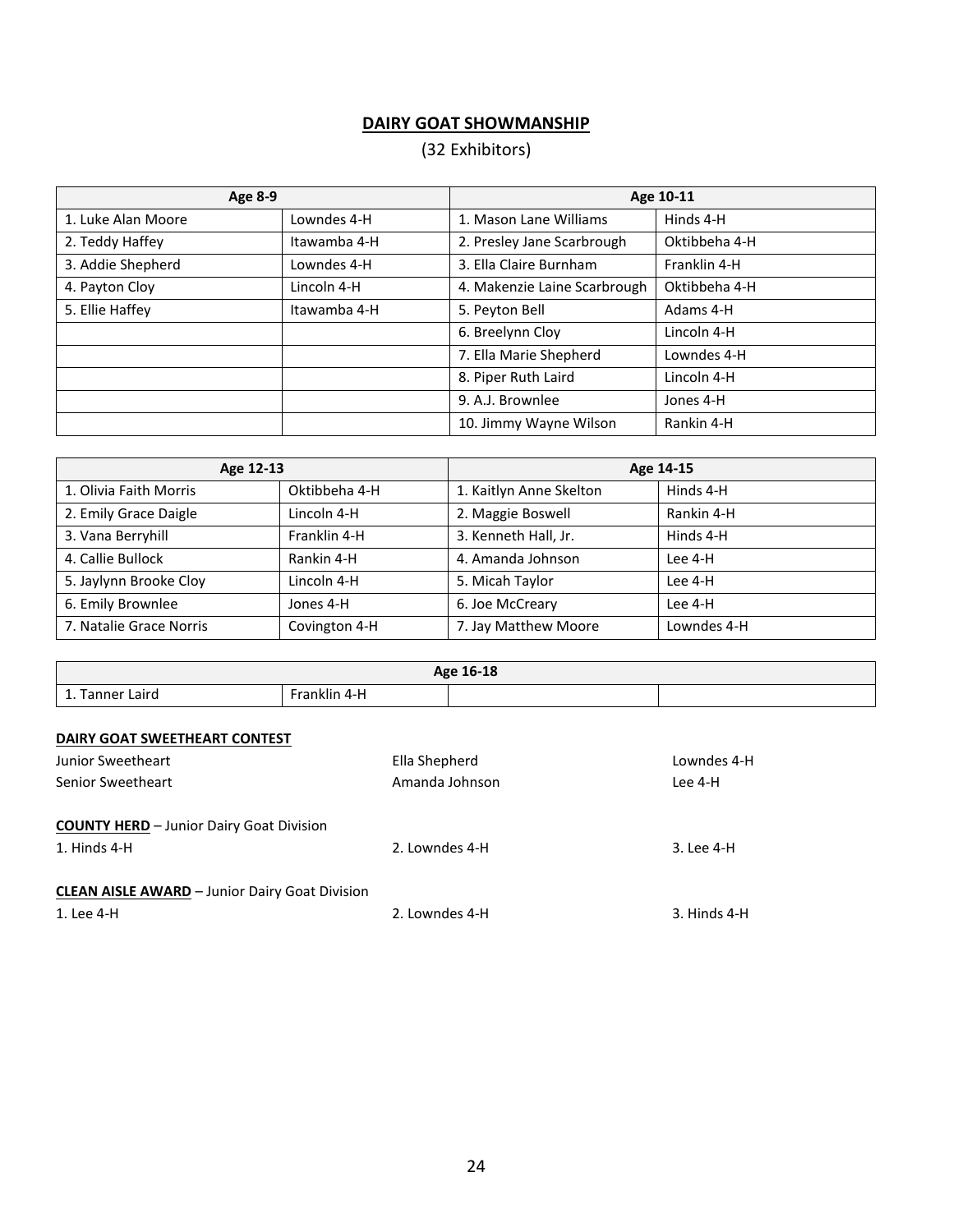# **TENTATIVE 2019 DIXIE NATIONAL JUNIOR ROUND-UP SCHEDULE**

#### **Thursday, January 31, 2019**

8:00 a.m.-1:00 p.m. Pens/stalls assigned for dairy animals, market swine and commercial gilts (assignments made by

|                        | show manager)                                                                                  |
|------------------------|------------------------------------------------------------------------------------------------|
| $10:00$ a.m.-1:00 p.m. | Process dairy entries - Livestock Office/Barn 14                                               |
| $10:00$ a.m.-6:00 p.m. | Classify market hogs and commercial gilts to receive a weight card-Swine Barn/Barn 7           |
| 10:00 a.m.-8:00 p.m.   | Scales open for weighing market hogs and commercial gilts – Swine Barn/Barn 7                  |
| $12:00$ noon           | Deadline for arrival of market swine and commercial gilts                                      |
| $12:00$ noon           | Deadline for arrival of dairy cattle                                                           |
| $1:00$ p.m.            | Deadline for corrections in Dairy Cattle Showmanship entries                                   |
| $1:00$ p.m.-1:30 p.m.  | Weigh commercial dairy heifers                                                                 |
| $2:00$ p.m.-4:00 p.m.  | <b>PREMIER DAIRY EXHIBITOR CONTEST - Farmers Market</b>                                        |
| 8:00 p.m.              | Deadline for corrections in Swine Showmanship entries                                          |
| $8:00$ p.m.            | Deadline to turn in weight cards for commercial gilts, MS bred barrows and market hogs - Swine |
|                        | Arena/Barn 6                                                                                   |

#### **Friday, February 1, 2019**

8:00 a.m.-10:00 a.m. **PREMIER SWINE EXHIBITOR CONTEST** – Farmers Market 8:00 a.m. **DAIRY CATTLE SHOW** (Showmanship, Commercial Dairy Heifers, Purebreds) – Judging Arena 9:00 a.m. **SWINE SHOWMANSHIP** – Swine Arena/Barn 6 15 minutes after Swine Showmanship **COMMERCIAL GILT SHOW** – Swine Arena/Barn 6 15 minutes after Comm. Gilt Show **MS BRED BARROW SHOW** – Swine Arena/Barn 6

## **Saturday, February 2, 2019**

8:00 a.m.-5:00 p.m. Scales open for weighing market steers and commercial beef heifers 8:00 a.m. **MARKET HOG SHOW** – Swine Arena, Barn 6 12:00 noon Deadline for arrival of market steers 1:00-3:00 p.m. \*\* Check hair length and turn in weight cards for market steers 1:00-6:00 p.m. Stall assignments for early arriving beef breeding animals and commercial beef heifers

#### **Sunday, February 3, 2019**

8:00 a.m.-4:00 p.m. Scales open for weighing market lambs, wether dams and goats 8:00 a.m.-5:00 p.m. Scales open for weighing market steers and commercial beef heifers 9:00 a.m. Devotional Service – Sales Arena (conducted by Cowboys for Christ) 10:00 a.m.-1:00 p.m. **PREMIER BEEF EXHIBITOR CONTEST** – Farmers Market 11:00-a.m.-2:00 p.m. Process beef breeding entries – Livestock Office/Barn 14 11:00-a.m.-2:00 p.m. \*\* Turn in weight cards for commercial beef heifers – Livestock Office/Barn 14 12:00 p.m. Deadline for arrival of beef breeding animals and commercial beef heifers 12:00 p.m. **MARKET STEER SHOW** – Coliseum 1:00 p.m. Deadline for arrival of market lambs and wether dams 1:00 p.m.-3:00 p.m. \*\* Deadline to turn in weight cards for market lambs and wether dams 2:00 p.m.-4:00 p.m. **PREMIER LAMB EXHIBITOR CONTEST** – Farmers Market 2:00 p.m. Deadline for corrections in beef showmanship entries 4:00 p.m. **SHEEP LEAD CLASS** – Swine Arena/Barn 6

**NOTE: \*\* Follow directions posted outside show office and scales for time/location to turn in weight cards.**